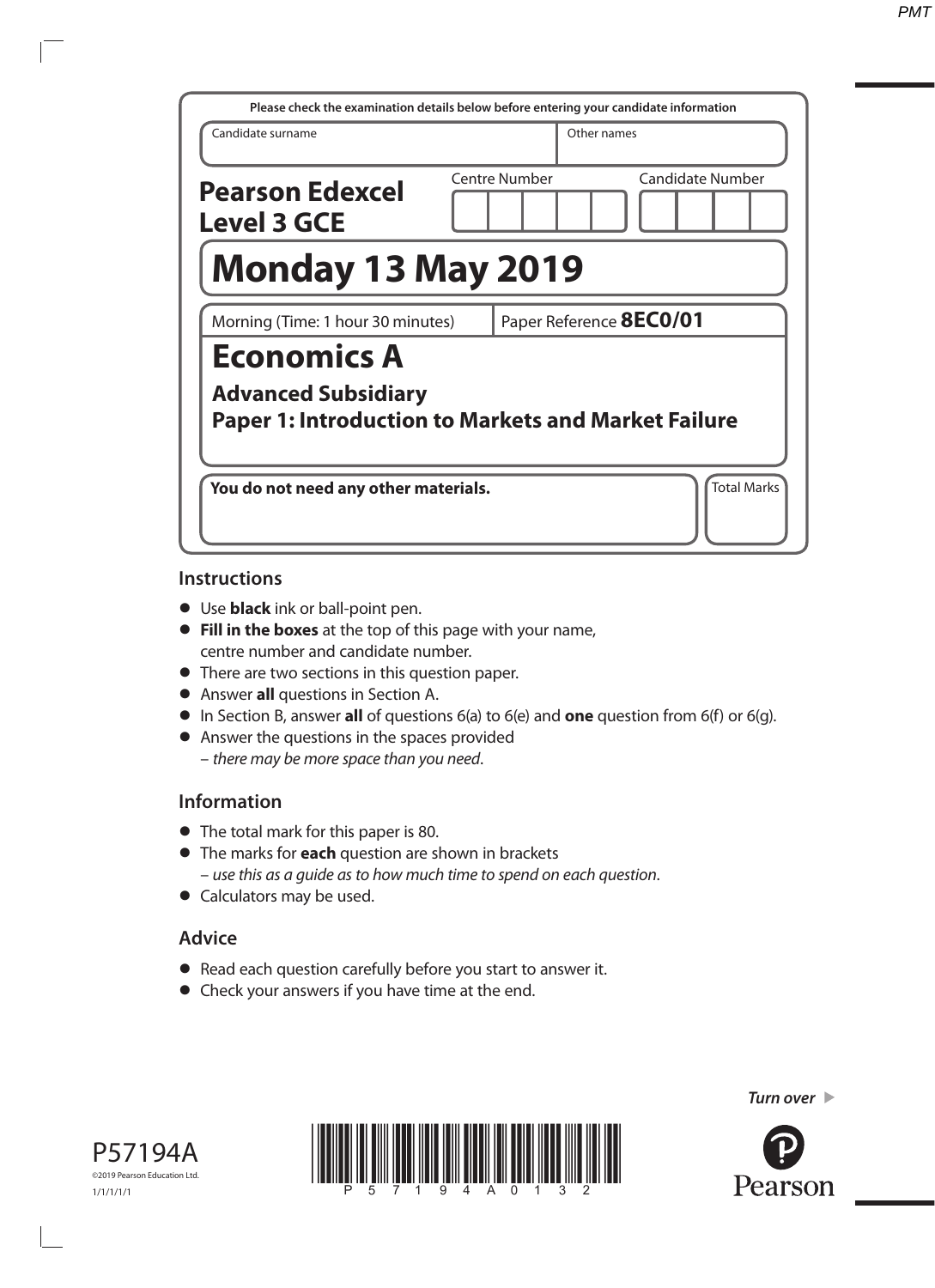| Contractor Contractor                                                                                          |
|----------------------------------------------------------------------------------------------------------------|
|                                                                                                                |
|                                                                                                                |
|                                                                                                                |
| )<br>D                                                                                                         |
|                                                                                                                |
|                                                                                                                |
|                                                                                                                |
|                                                                                                                |
|                                                                                                                |
|                                                                                                                |
|                                                                                                                |
|                                                                                                                |
|                                                                                                                |
|                                                                                                                |
|                                                                                                                |
|                                                                                                                |
|                                                                                                                |
|                                                                                                                |
| i<br>S                                                                                                         |
|                                                                                                                |
|                                                                                                                |
|                                                                                                                |
|                                                                                                                |
|                                                                                                                |
|                                                                                                                |
|                                                                                                                |
|                                                                                                                |
|                                                                                                                |
|                                                                                                                |
|                                                                                                                |
|                                                                                                                |
|                                                                                                                |
|                                                                                                                |
|                                                                                                                |
|                                                                                                                |
|                                                                                                                |
| NASA SA TANGGUNA SA TANGGUNAK TANGGUNAK TANGGUNAK TANGGUNAK TANGGUNAK TANGGUNAK DAN PANGGUNAK TANGGUNAK TANGGU |
|                                                                                                                |
|                                                                                                                |
|                                                                                                                |
|                                                                                                                |
|                                                                                                                |
| $\overline{\phantom{0}}$                                                                                       |
|                                                                                                                |
|                                                                                                                |
|                                                                                                                |
|                                                                                                                |
| Ş                                                                                                              |
|                                                                                                                |
| $\left\langle \right\rangle$                                                                                   |
|                                                                                                                |
|                                                                                                                |
|                                                                                                                |
|                                                                                                                |
|                                                                                                                |
|                                                                                                                |
|                                                                                                                |
| <b>Contract of the State</b>                                                                                   |
|                                                                                                                |
|                                                                                                                |
|                                                                                                                |
|                                                                                                                |
|                                                                                                                |
|                                                                                                                |
|                                                                                                                |
|                                                                                                                |
|                                                                                                                |
|                                                                                                                |
|                                                                                                                |
|                                                                                                                |
| イース 不安の                                                                                                        |
|                                                                                                                |
|                                                                                                                |
|                                                                                                                |
|                                                                                                                |
|                                                                                                                |
| )<br>S                                                                                                         |
|                                                                                                                |
| ī                                                                                                              |
| Š                                                                                                              |
|                                                                                                                |
|                                                                                                                |
|                                                                                                                |
|                                                                                                                |
|                                                                                                                |
|                                                                                                                |
|                                                                                                                |
|                                                                                                                |
|                                                                                                                |
|                                                                                                                |
|                                                                                                                |
| $\hat{\mathbb{X}}$<br>į                                                                                        |
| l<br>Š,                                                                                                        |
|                                                                                                                |
| Ş<br>į                                                                                                         |
| į                                                                                                              |
|                                                                                                                |
| $\ddot{\phantom{a}}$                                                                                           |
|                                                                                                                |
| Ş                                                                                                              |
| Ş<br>×                                                                                                         |
|                                                                                                                |
| Š                                                                                                              |
|                                                                                                                |
|                                                                                                                |
| )<br>Dr                                                                                                        |
|                                                                                                                |
|                                                                                                                |
| Ĥ                                                                                                              |
|                                                                                                                |
|                                                                                                                |
|                                                                                                                |
|                                                                                                                |
|                                                                                                                |
| H<br>Samura                                                                                                    |
|                                                                                                                |
|                                                                                                                |
| d<br>K                                                                                                         |
|                                                                                                                |
|                                                                                                                |
| )<br>Control<br>Ş                                                                                              |
|                                                                                                                |
|                                                                                                                |
|                                                                                                                |
|                                                                                                                |
|                                                                                                                |
|                                                                                                                |
|                                                                                                                |
| ふく スページこく                                                                                                      |
| į                                                                                                              |
| ĺ<br>Ì                                                                                                         |
| į<br>ä                                                                                                         |
|                                                                                                                |
|                                                                                                                |
|                                                                                                                |
|                                                                                                                |
|                                                                                                                |
|                                                                                                                |
|                                                                                                                |

|              |   | <b>SECTION A</b>                                                                                                                                                                                                                                       |     |
|--------------|---|--------------------------------------------------------------------------------------------------------------------------------------------------------------------------------------------------------------------------------------------------------|-----|
|              |   | Answer ALL questions. Write your answers in the spaces provided.                                                                                                                                                                                       |     |
|              |   | Some questions must be answered with a cross in a box $\boxtimes$ . If you change your mind about an<br>answer, put a line through the box $\boxtimes$ and then mark your new answer with a cross $\boxtimes$ .                                        |     |
|              |   | You are advised to spend 25 minutes on this section.                                                                                                                                                                                                   |     |
|              |   | Use the data to support your answers where relevant. You may annotate and include diagrams<br>in your answers.                                                                                                                                         |     |
| 1            |   | Henry Ford designed his first moving assembly line in 1913, and revolutionised<br>the car production process of the Ford Model T. This assembly line, at the first Ford<br>factory, became the benchmark for mass production methods around the world. |     |
|              |   | (Source: adapted from https://www.ford.co.uk/experience-ford/history-and-heritage)                                                                                                                                                                     |     |
|              |   | (a) The benefits of specialisation and division of labour are mostly associated with:                                                                                                                                                                  | (1) |
| $\boxtimes$  |   | A Adam Smith                                                                                                                                                                                                                                           |     |
| $\times$     | B | <b>Friedrich Hayek</b>                                                                                                                                                                                                                                 |     |
| $\mathbb{R}$ | C | John Maynard Keynes                                                                                                                                                                                                                                    |     |
| $\bowtie$    | D | <b>Karl Marx</b>                                                                                                                                                                                                                                       |     |
|              |   |                                                                                                                                                                                                                                                        | (3) |
|              |   |                                                                                                                                                                                                                                                        |     |

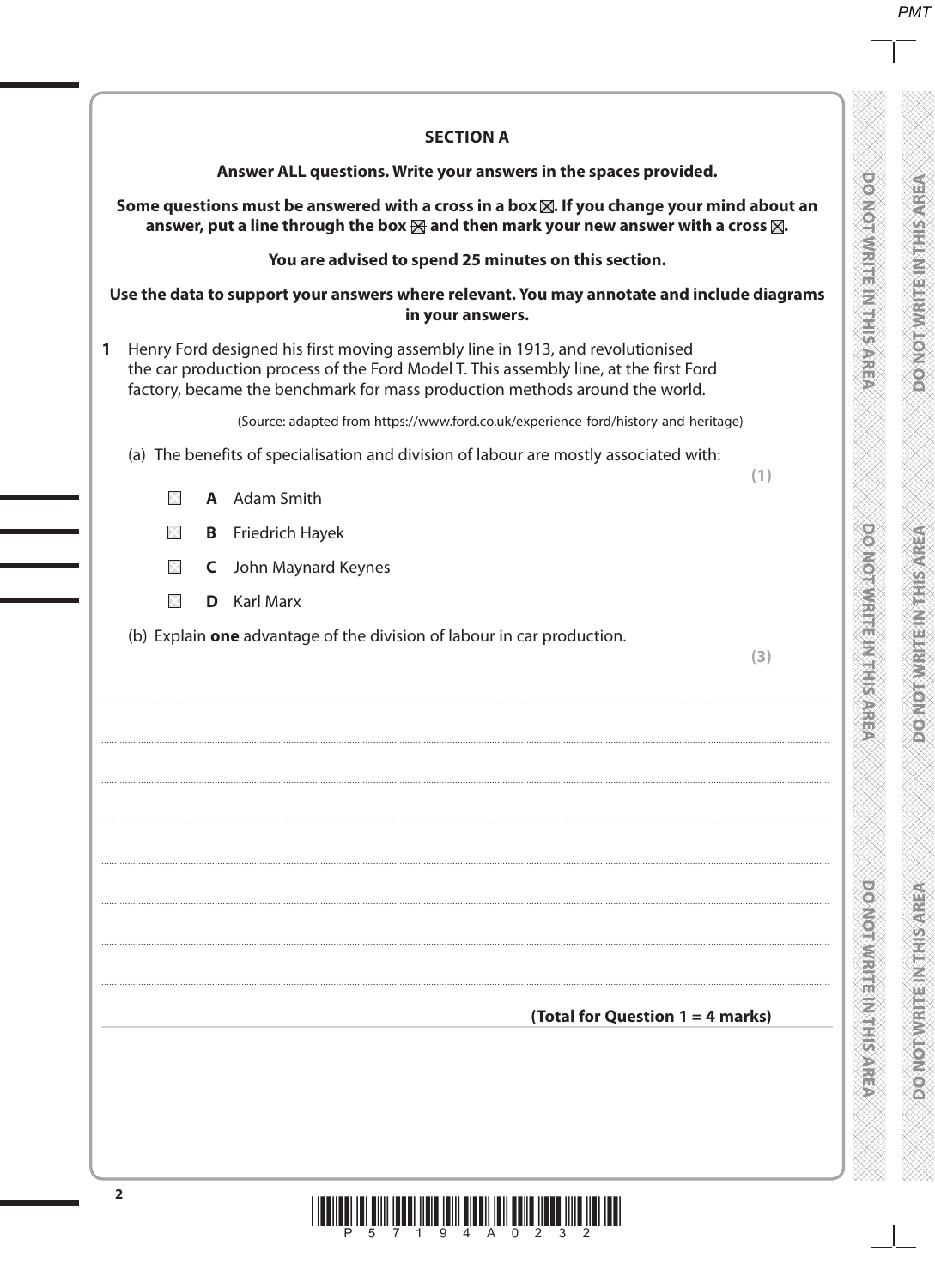population in the state state

**DO NOT WRITE IN THIS AREA** 

**PONOTWRITEINTHIS AREA** 

**DO NOT WRITE IN THIS AREA** 

#### **BLANK PAGE**

**QUESTION 2 BEGINS ON THE NEXT PAGE.**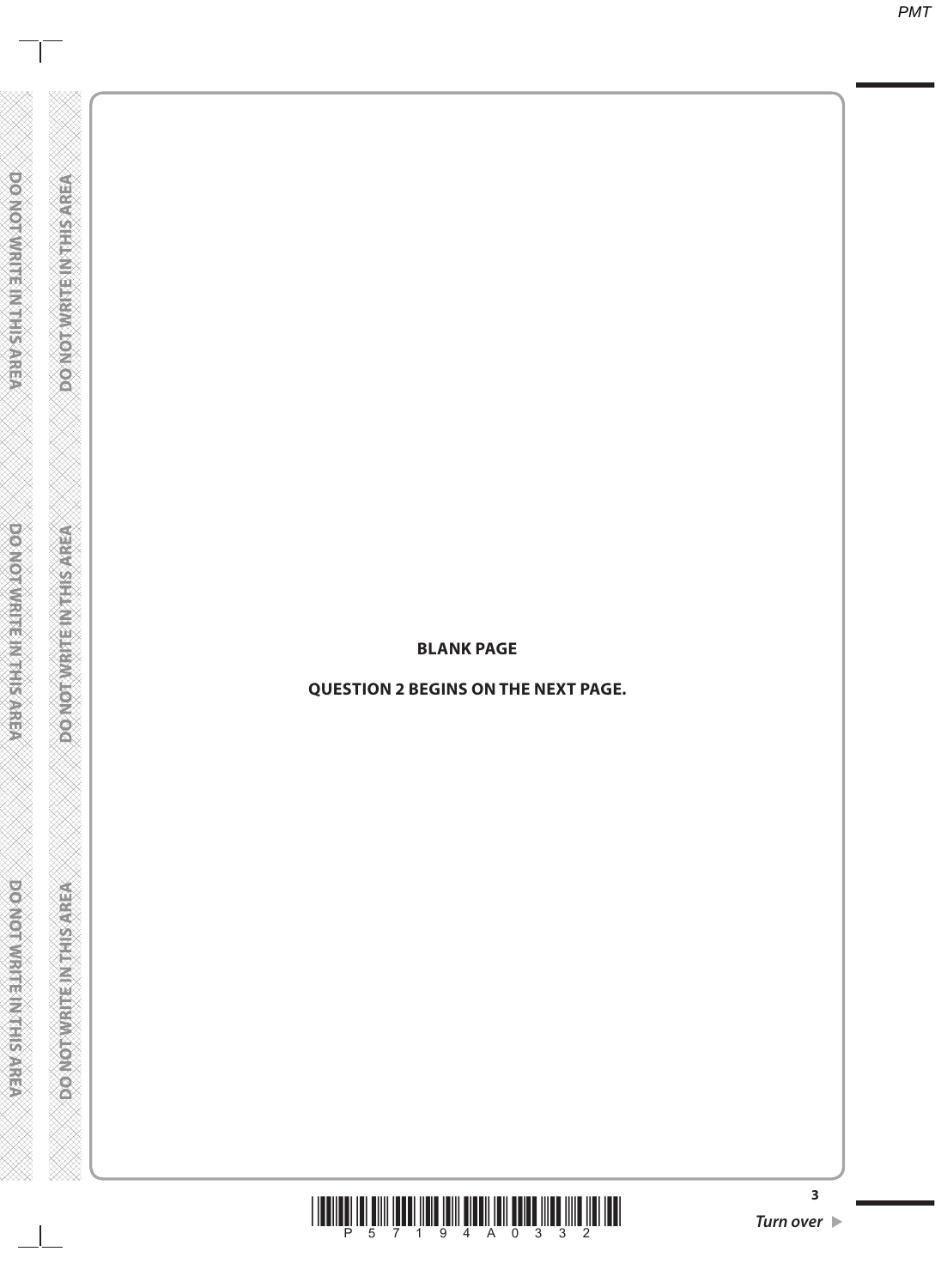**2** The consensus that diesel emissions are bad for health has led to many cities planning to ban diesel vehicles from their centres. The mayors of Paris, Mexico City, Madrid and Athens have said they intend to ban these vehicles by 2025.

> (Source: adapted from http://www.autoexpress.co.uk/car-news/consumer-news/98747/ diesel-ban-clean-air-zone-expansion-could-see-diesel-cars-charged-to)

(a) Annotate the diagram to show the change in consumer surplus in the market for diesel vehicles, following the change in demand caused by the proposed 2025 ban in some city centres.



**(2)**

*PMT*

**RESISTED IN THE PROPERTY OF STRON** 

**PORTOR THE HISTORY** 

**CONGRETATION ENTIRES** 

**Company**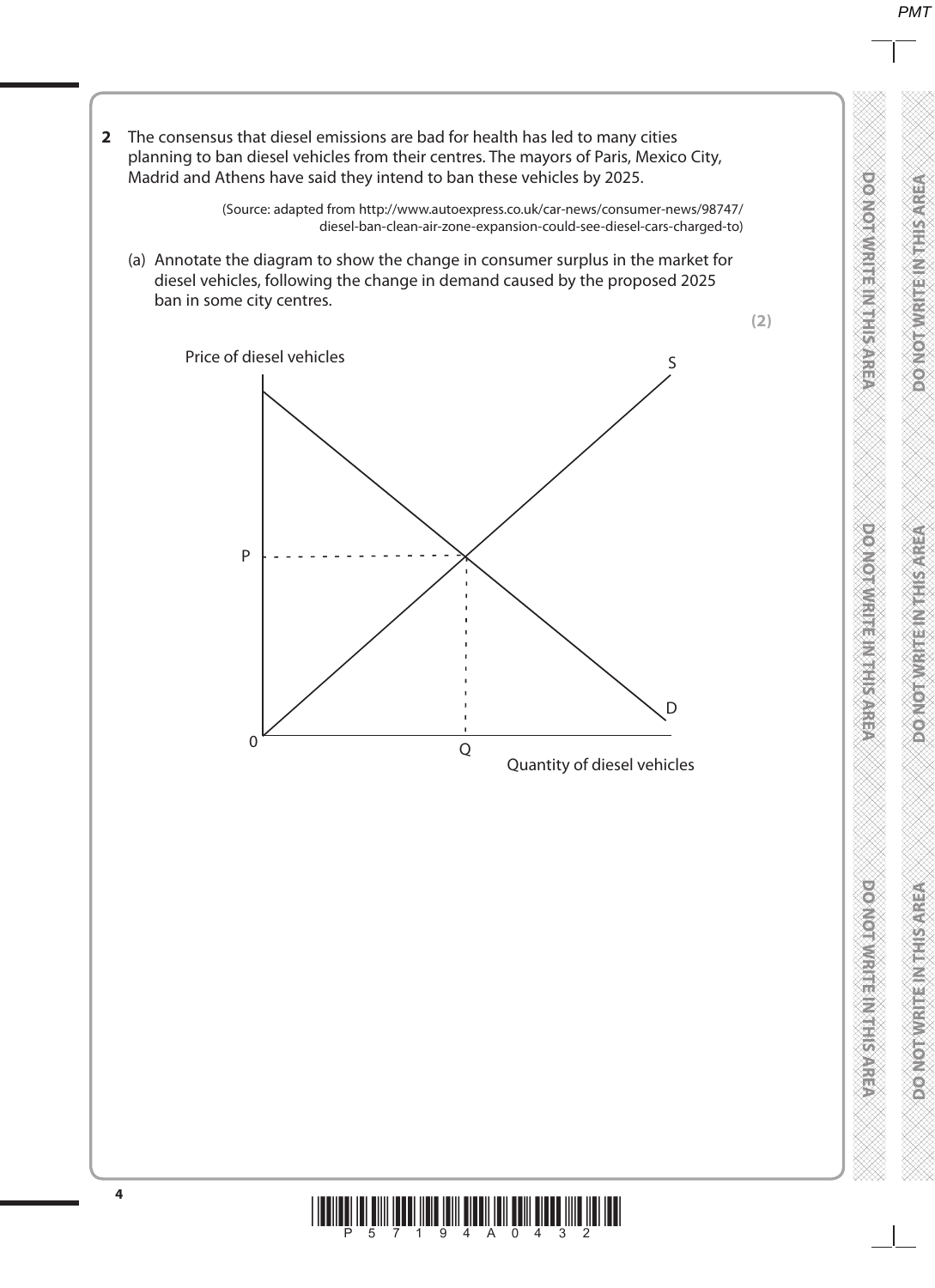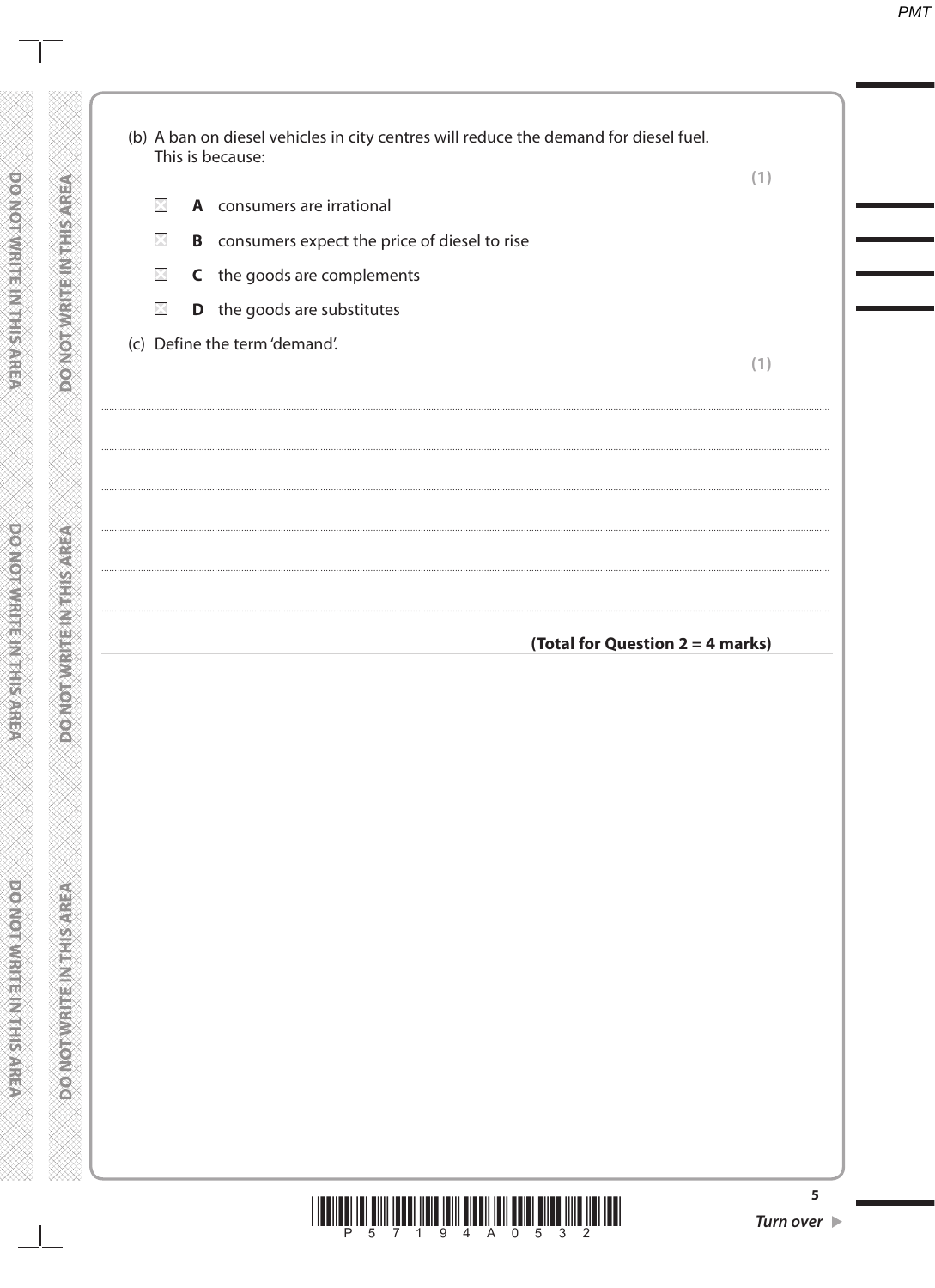| 3 | Amazon Prime, Netflix and NowTV all charge £7.99 per month for streaming very<br>similar film and television services.                                                   |                                  |                              |
|---|--------------------------------------------------------------------------------------------------------------------------------------------------------------------------|----------------------------------|------------------------------|
|   | (a) The most likely cross price elasticity of demand for close substitutes is:<br>(1)                                                                                    |                                  |                              |
|   | $A - 2.1$<br>$\bowtie$                                                                                                                                                   |                                  |                              |
|   | $B - 0.1$<br>$\bowtie$                                                                                                                                                   |                                  |                              |
|   | $\bowtie$<br>$C + 0.1$                                                                                                                                                   |                                  |                              |
|   | $D + 2.1$<br>$\times$                                                                                                                                                    |                                  |                              |
|   | In 2016 the average cinema ticket price in the UK was £7.41, and there were 19.1 million<br>tickets sales. The price elasticity of demand was estimated to be -0.5.      |                                  |                              |
|   | (b) Calculate the new total revenue if prices were raised by 3% in 2017 to £7.63, if<br>everything else remained unchanged. You are advised to show your working.<br>(3) |                                  |                              |
|   | (Total for Question 3 = 4 marks)                                                                                                                                         |                                  | 交                            |
|   |                                                                                                                                                                          | <b>Contenting the Catherines</b> | <b>REPARTMENT MANAGEMENT</b> |
| 6 | <b>TIMLIN</b><br>║║<br>Ш<br>Ш<br>0<br>6<br>Α                                                                                                                             |                                  |                              |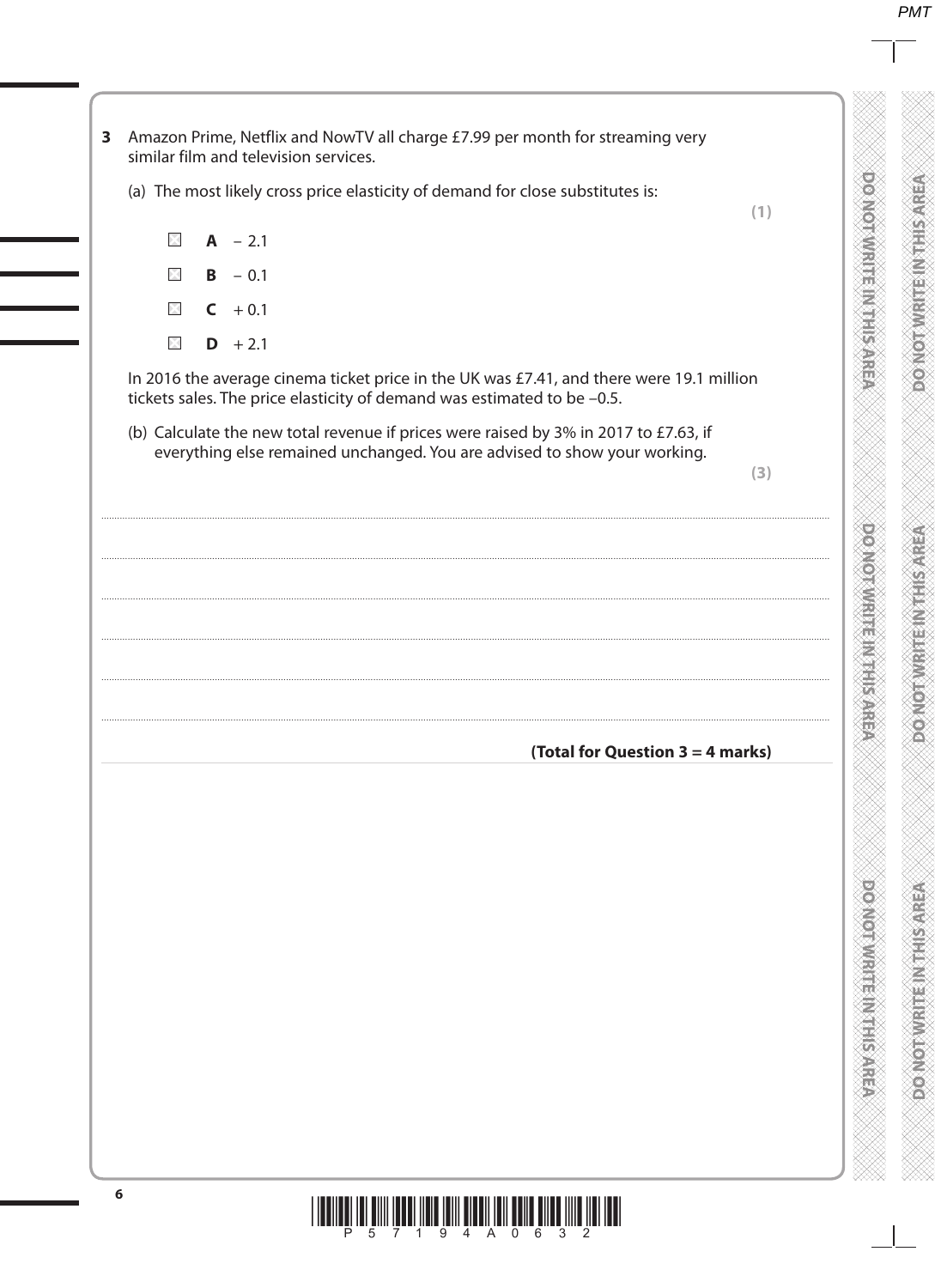**DO NOT WRITE IN THIS AREA** 

**PONOTWRITEINTHIS AREA** 

**DO NOT WRITE IN THIS AREA** 

 $\frac{1}{2}$  **Figure 1.1**  $\frac{1}{2}$  **Figure 1.1**  $\frac{1}{2}$  **Turn over**  $\triangleright$ 

#### **BLANK PAGE**

**QUESTION 4 BEGINS ON THE NEXT PAGE.**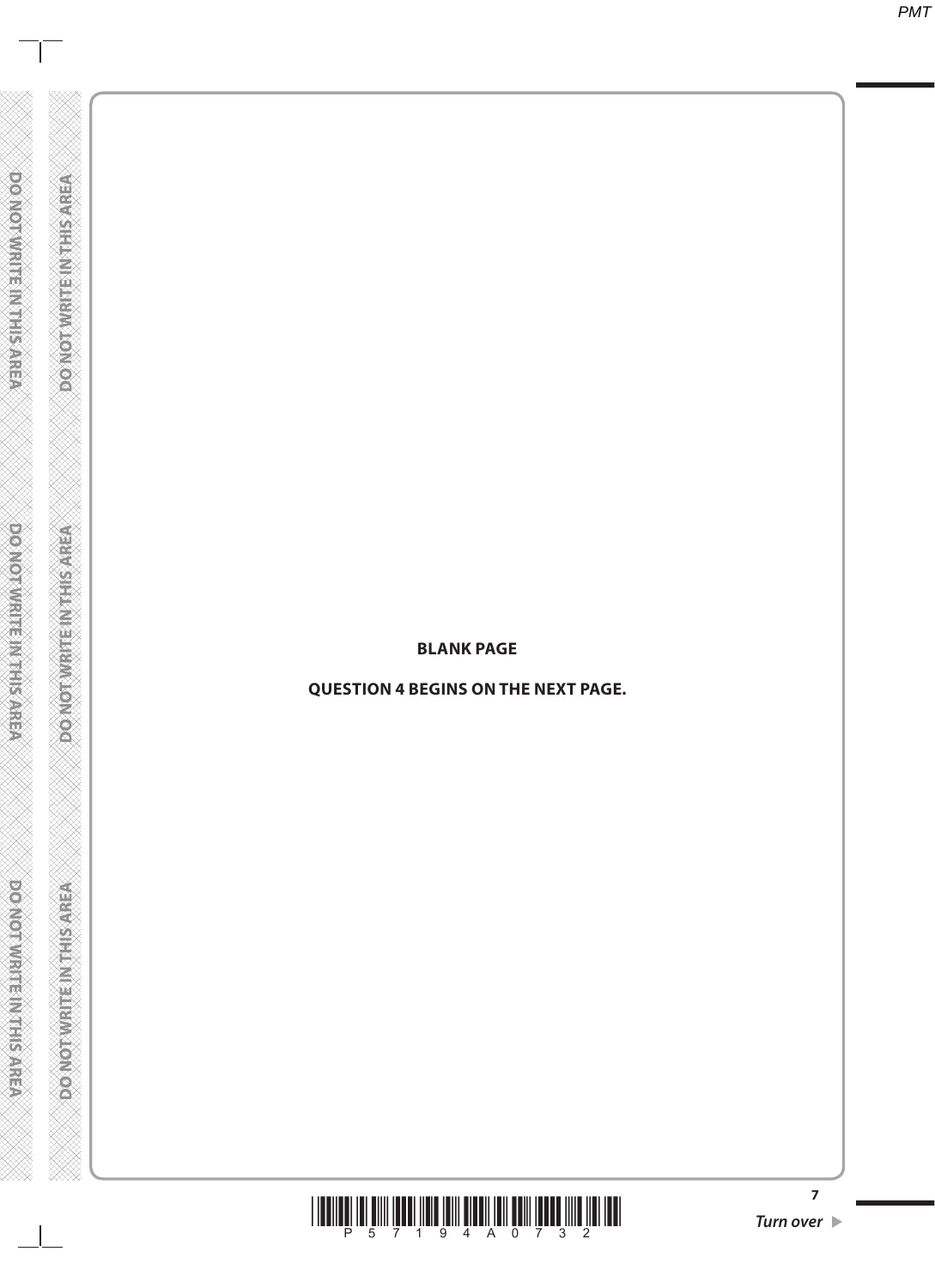

Quantity of energy per household  $Q<sub>1</sub>$ 



*PMT*

**RESISTED IN THE PROPERTY OF STRON** 

**DOMORAGE HAVE** 

¢

*CERT RESIDENT REPAIRING COMPOSITION* 

**DOMORATION IS A PRESENTED**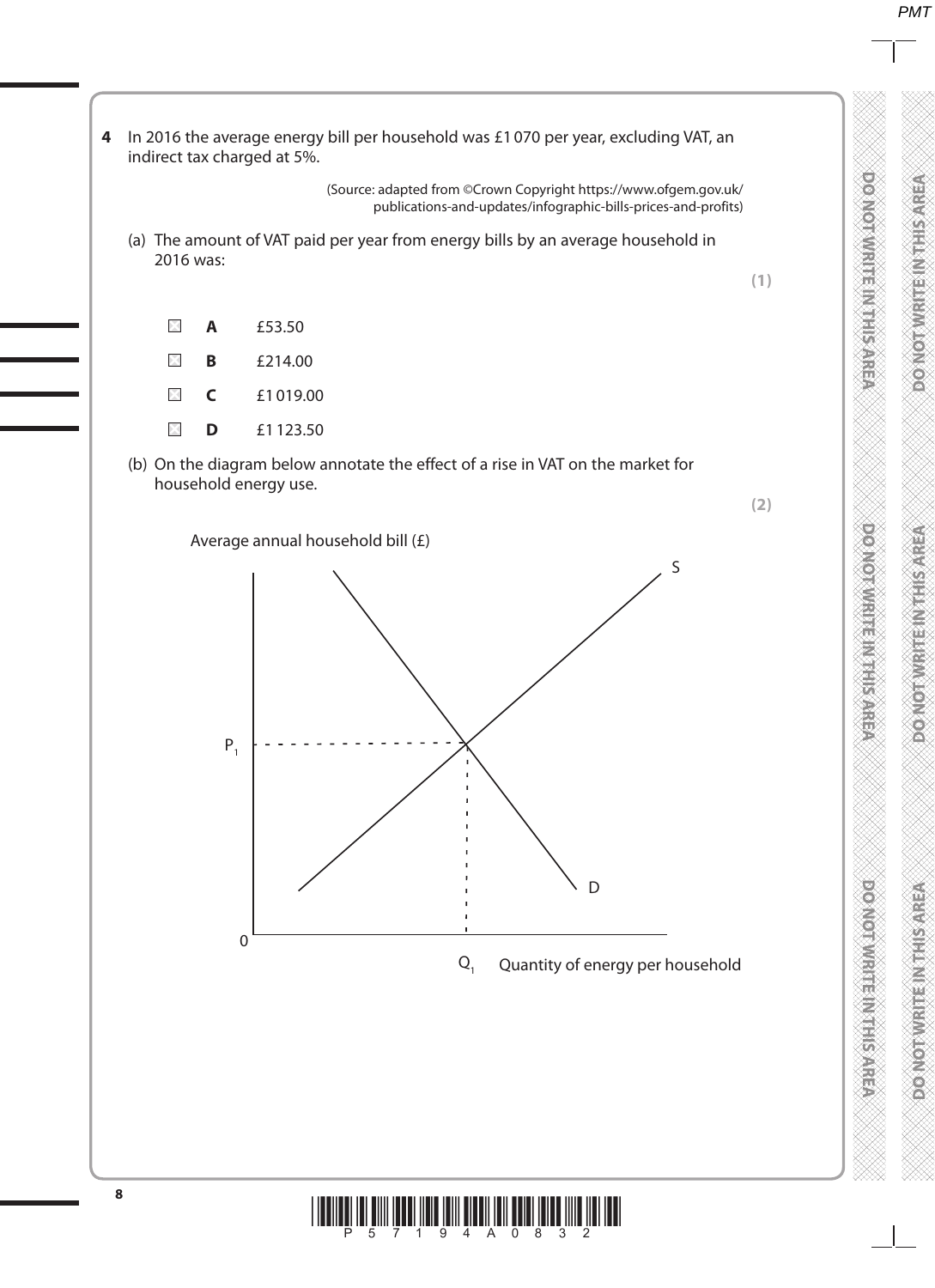| (c) Define the term 'indirect tax'. | (1)                              |
|-------------------------------------|----------------------------------|
|                                     |                                  |
|                                     |                                  |
|                                     |                                  |
|                                     |                                  |
|                                     |                                  |
|                                     | (Total for Question 4 = 4 marks) |
|                                     |                                  |
|                                     |                                  |
|                                     |                                  |
|                                     |                                  |
|                                     |                                  |
|                                     |                                  |
|                                     |                                  |
|                                     |                                  |
|                                     |                                  |
|                                     |                                  |
|                                     |                                  |
|                                     |                                  |
|                                     |                                  |
|                                     |                                  |
|                                     |                                  |
|                                     |                                  |
|                                     |                                  |

**DOO NOT WRITE IN THIS AREA** 

**DO NOT WRITE IN THIS AREA** 

**DOMOTIVIRITE IN THIS AREA**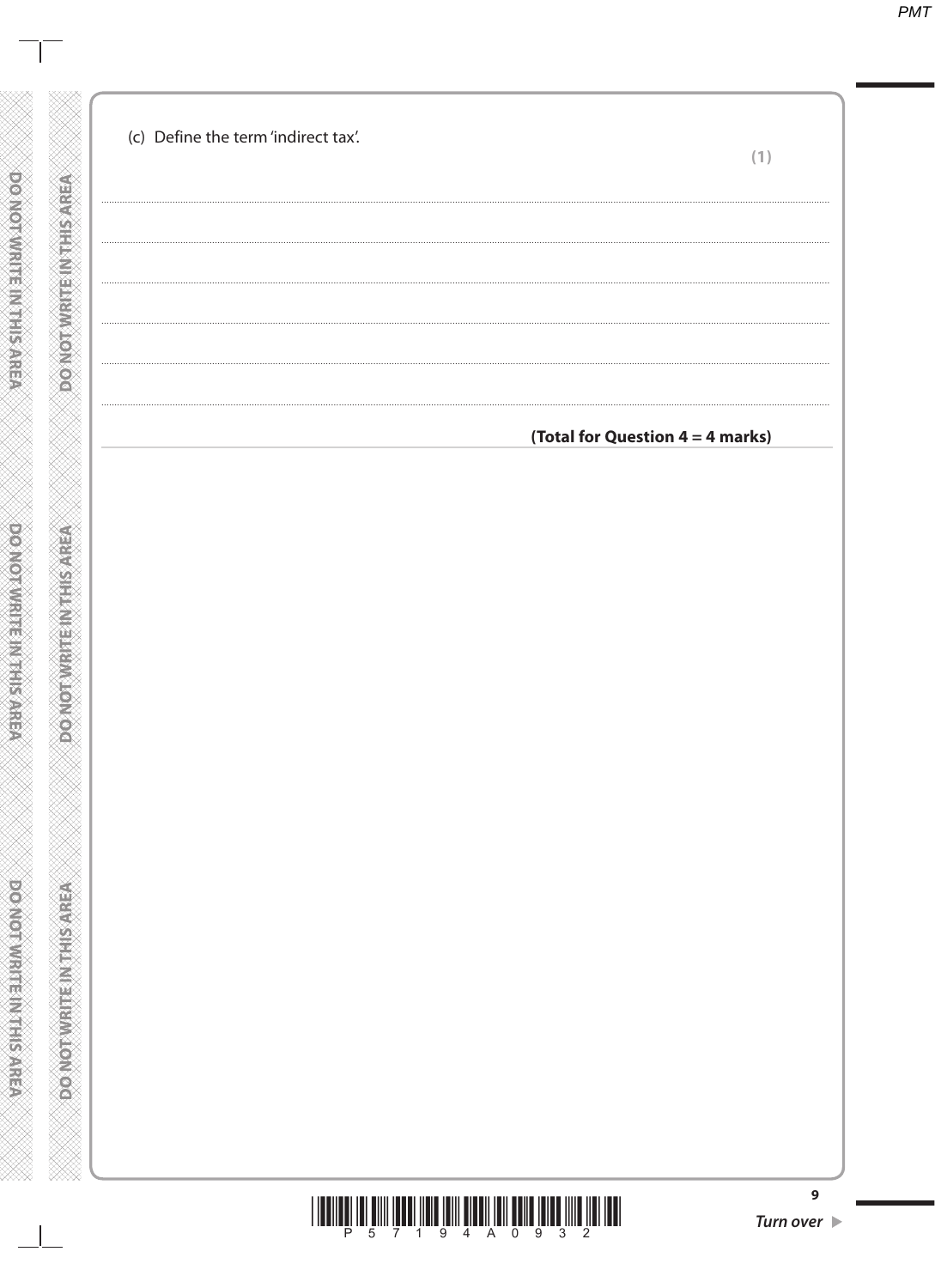|          |   |           |                                                                                                                                                                | 2015 | 2017                             |     |
|----------|---|-----------|----------------------------------------------------------------------------------------------------------------------------------------------------------------|------|----------------------------------|-----|
|          |   |           | Average weekly pocket<br>money for children<br>aged under 10 years                                                                                             | £7   | £8.75                            |     |
|          |   |           | In the UK, Freddo is a popular chocolate snack bought by children who are under<br>10 years old. Freddo's income elasticity of demand is estimated to be -0.1. |      |                                  |     |
|          |   |           | (a) Calculate the percentage change in quantity demanded for Freddos between<br>2015 and 2017, ceteris paribus:                                                |      |                                  | (1) |
|          | A | $-0.8%$   |                                                                                                                                                                |      |                                  |     |
|          | B | $-2\%$    |                                                                                                                                                                |      |                                  |     |
| $\times$ |   | $C -2.5%$ |                                                                                                                                                                |      |                                  |     |
| $\times$ | D | $-25%$    |                                                                                                                                                                |      |                                  |     |
|          |   |           |                                                                                                                                                                |      |                                  |     |
|          |   |           |                                                                                                                                                                |      | (Total for Question 5 = 4 marks) |     |

**DONOT WRITE INTHIS AREA** 

**PONOTWRITEINTHISAREA** 

**DO NOTWRITEIN THIS AREA**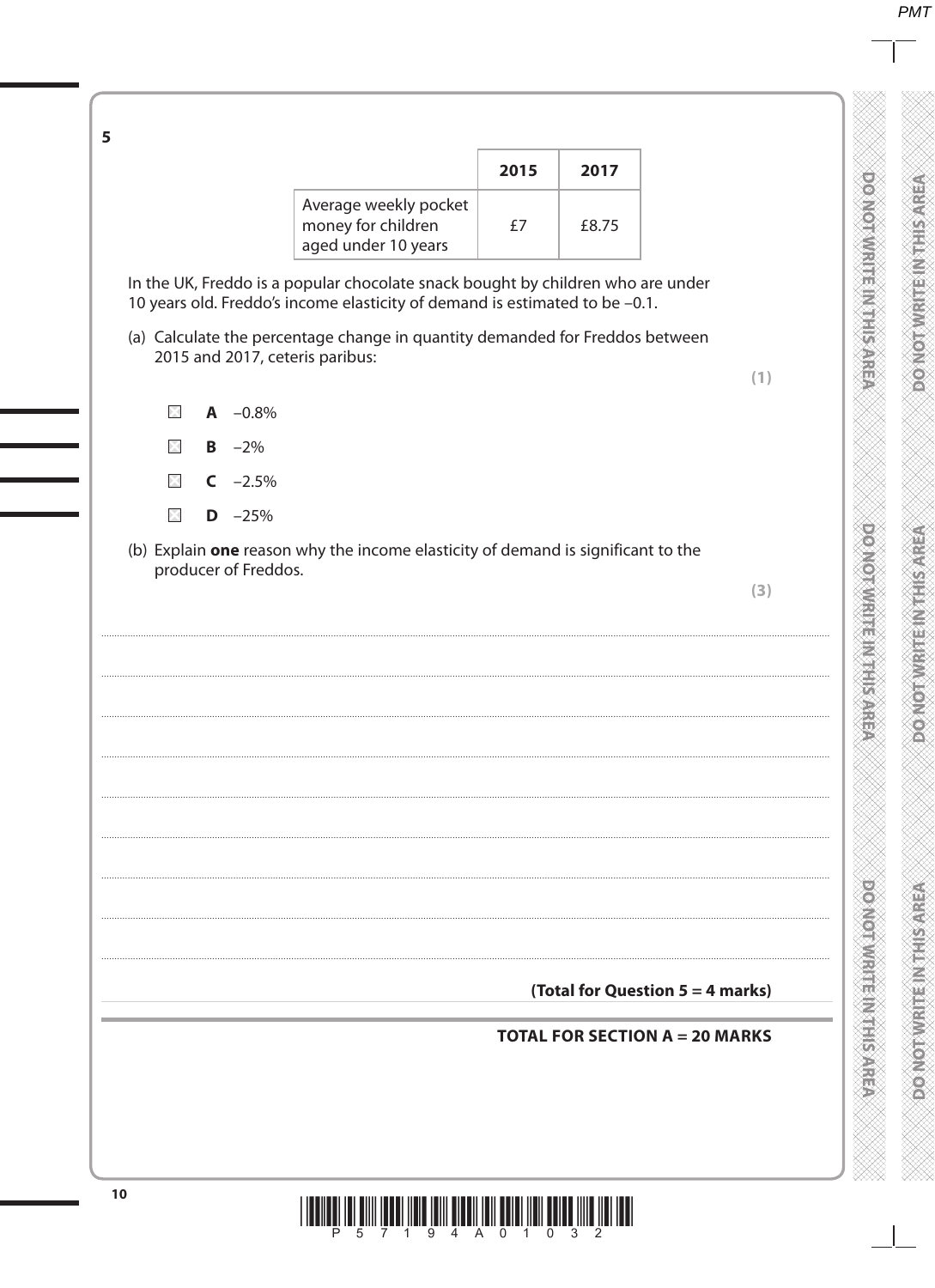**DONOTWRITE IN THIS AREA** 

**DONOTWRITEINTHISAREA** 

**PONOTWRITEINTHIS AREA** 

 $\frac{1}{2}$  *Turn over*  $\frac{1}{2}$ 

#### **BLANK PAGE**

**QUESTION 6 BEGINS ON THE NEXT PAGE.**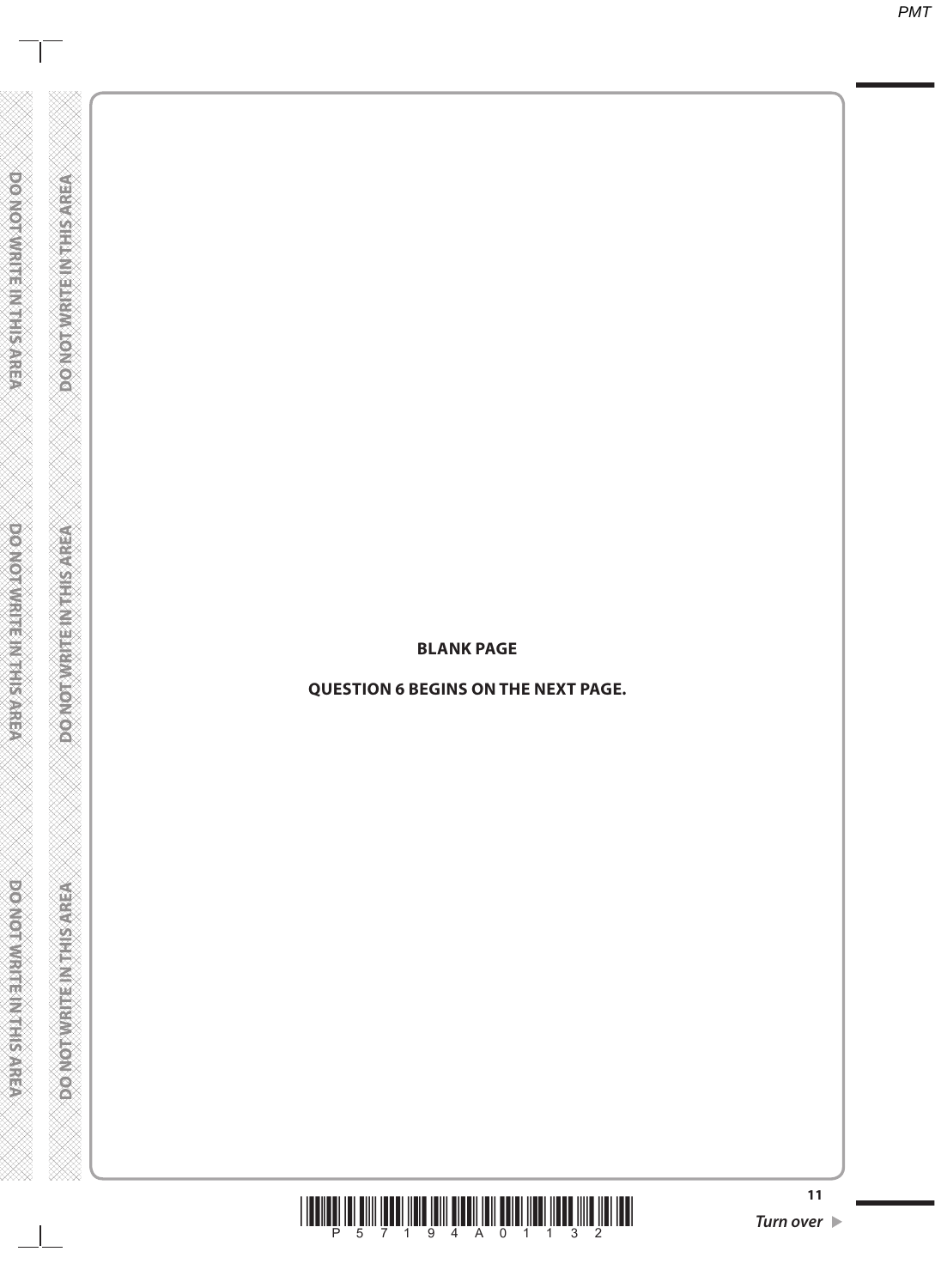# **DORNO RUNAWER NAMES NEWS RESISTED IN THE PROPERTY OF STRON PORTOR THE HISTORY** City<br>City

**PONOTHUR TENNISONER** 

please the result of the state of the state of

#### **SECTION B**

**Read Figure 1 and 2 and the following extracts (A to C) before answering Question 6.**

**Answer ALL Questions 6(a) to 6(e) and EITHER Question 6(f) OR Question 6(g).**

**You are advised to spend 1 hour 5 minutes on this section.**

#### **Question 6**

#### **Health provision**

**Figure 1: National Health Service (NHS) in England: Government spending and projected funding gap, £ billions, 2015 to 2020**



(Source: https://www.economist.com/news/britain/21706563-nhs-messreformers-believe-new-models-health-care-many-pioneered)

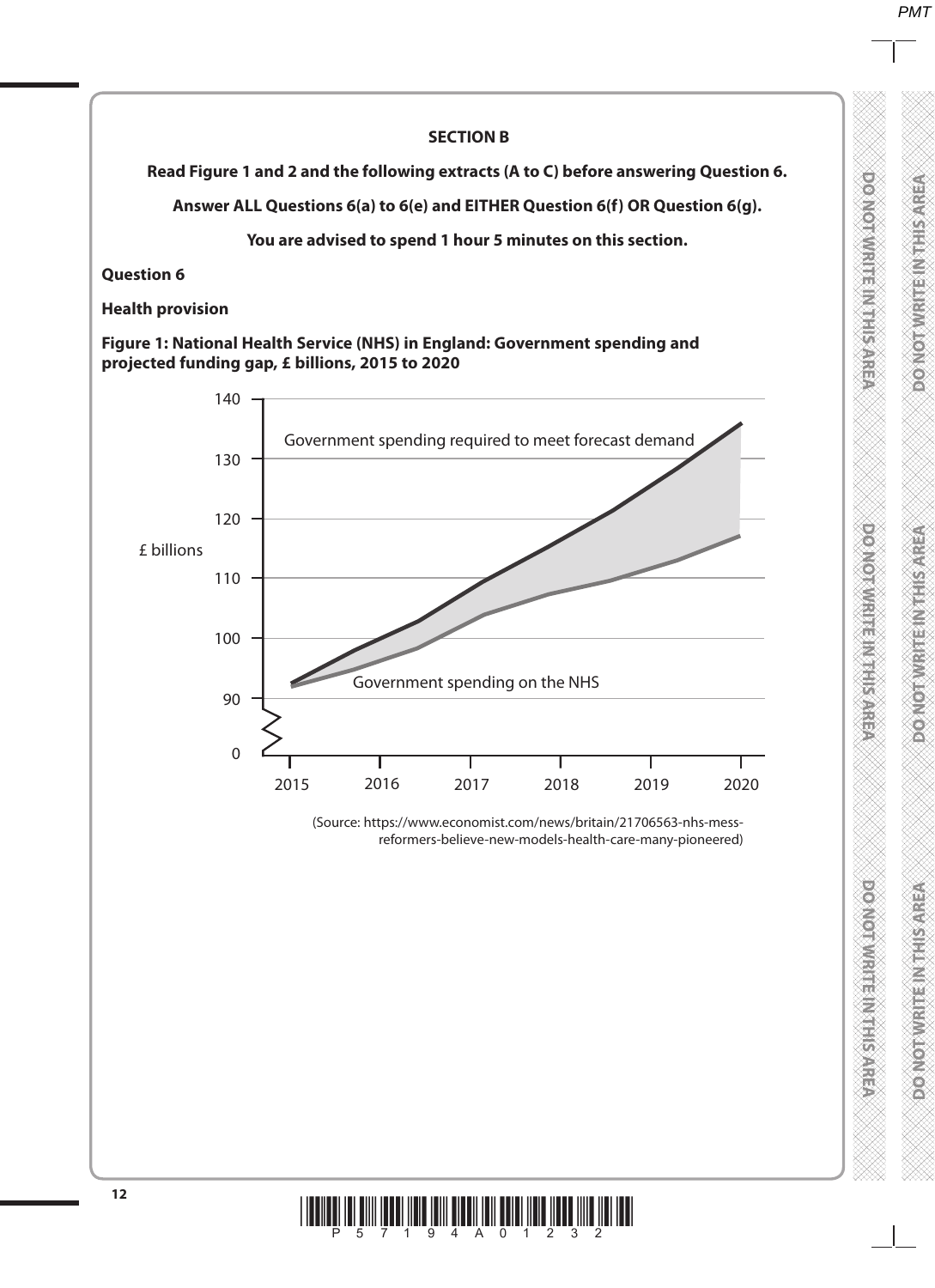

**CON ORNING REAL PROPERTY** 

**POSTORY CONTRACTOR** 

 $\frac{1}{2}$ 

#### NHS managers said there was now very little spare capacity in the system, warning of shortages of paramedics, doctors, A&E consultants and nurses.

(Source: adapted from http://www.telegraph.co.uk/news/2017/12/07/hospitalsalready-full-bursting-pressures-mount-warn-nhs-chiefs/)



5

10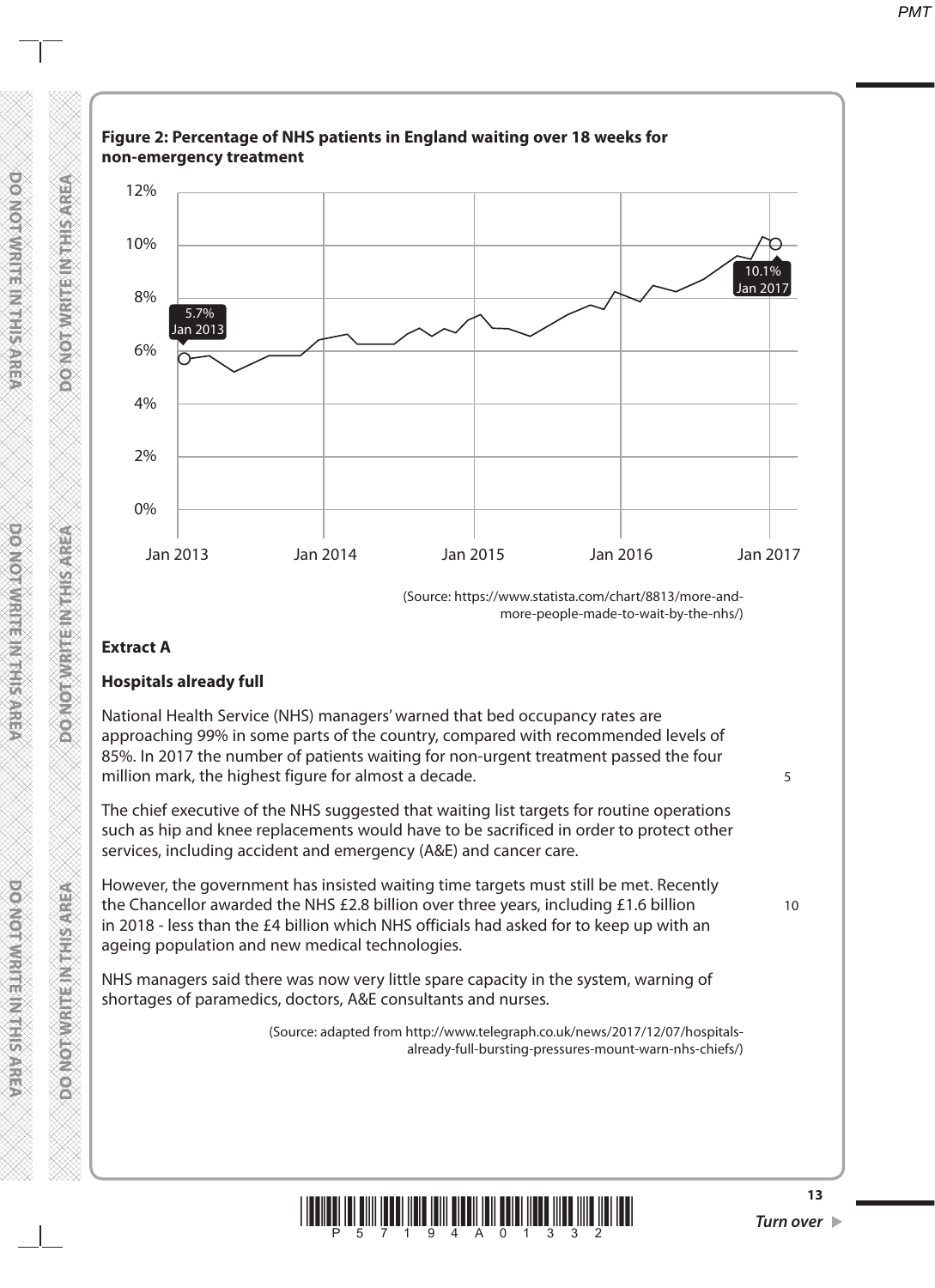#### **Extract B**

#### **How health care is funded**

Most countries have a mixed economy of health provision typically funded from taxation, patient fees and private health insurance.

The NHS was launched in the UK in 1948 to ensure direct state provision by the government of health care 'free at the point of use'. The NHS is mainly funded from general taxation. However, some NHS patients pay for some of their medical care, such as prescriptions to buy medicine.

In the ongoing debate about how best to fund the NHS, some people have proposed introducing a £12 charge for visiting a General Practitioner (GP) doctor. Proponents argue that such a charge would deter overuse of GP services by those who do not have genuine health needs. It would also raise additional money for the NHS and create incentives which will stimulate innovation and more choice.

Estimates suggested that a £12 charge on the 450 million visits a year to GPs could have raised enough to cover hospitals' overspend in 2016. Based on exemptions for prescriptions, 90% of patients will not be charged including the elderly, children and low income groups. There would also be administrative costs of collecting the charge and verifying exemptions. These arrangements would significantly reduce the amount a charge would generate, assuming no one paying would be dissuaded from visiting their GP.

The proportion of people in the UK taking out private health insurance (PHI) to pay for private health care has increased to 10.6%, despite significant increases in the prices of treatment in private hospitals. Some economists argue that the government should provide subsidies to encourage people to take out private health insurance. This would reduce the burden on the NHS by taking some people out of the state system. Furthermore it is argued that private health care increases choice for users, encourages competition and drives up standards of care.

A typical PHI policy for a healthy 35-year-old costs about £650 a year but this rises steeply to £2300 for those aged 70, when claims are far more likely. The level of contribution is based on their risk of requiring health care. PHI also tends to incur high management and administrative costs due to the resources required to assess risk and claims. Also there is the possibility of market failure given asymmetric information.

> (Source: adapted from https://www.kingsfund.org.uk/ publications/how-health-care-is-funded)



**SONORNIAIS NOTE PONCERT REPORTS ON A** 

**PORTORIAL PROPERTY** 

**DOMOINTER HER HARDER** 

5

10

15

20

25

30

**DOCKLOTAWRED NEWSFIRMS**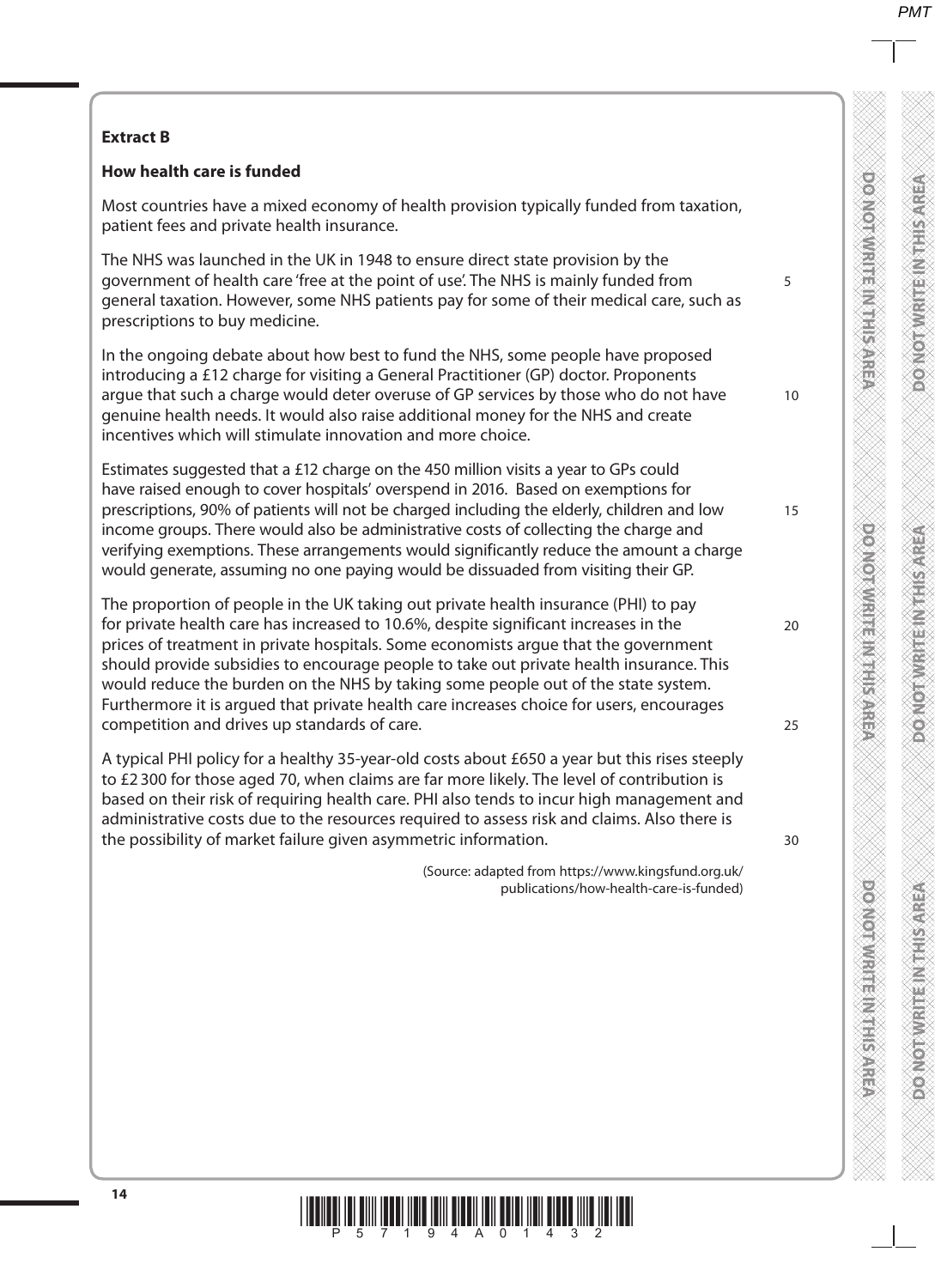#### **Public parks are a public good**

Public parks are places which people can use for free to exercise or to relax. Parkrun Limited organises free weekly runs in local parks attracting hundreds of joggers per park to enjoy healthy exercise. The government is proposing to ban local authorities charging Parkrun for the use of public parks to fund the maintenance of public parks. The government considers that it is appropriate for the public to pay a reasonable sum for the private use of a facility such as a tennis court or a football pitch which may be used exclusively. However, the government does not consider it appropriate for a local authority to charge a volunteer community group 'seeking to provide a free weekly event' for the use of a public park. Parkrun share the park with other park users. Although a running course may be marked out there is no restriction on other people using the park.

> (Source: adapted from © Crown Copyright Running Free – Government consultation on preserving the free use of public parks, April 2017, https://www.gov.uk/ government/uploads/system/uploads/attachment\_data/file/608372/ Parkrun\_ConDoc.pdf and http://www.telegraph.co.uk/news/2017/04/14/ councils-banned-charging-runners-take-part-regular-saturday/)



5

10

**DOMORATIVE METAL STREET** 

**CHARGE AND REAL AND CHARGE** 

**THE STREET** 

ê

**DONG** 

THE SAMPLE

DONNOT

**PONOTOWRITE(NATILISARE)**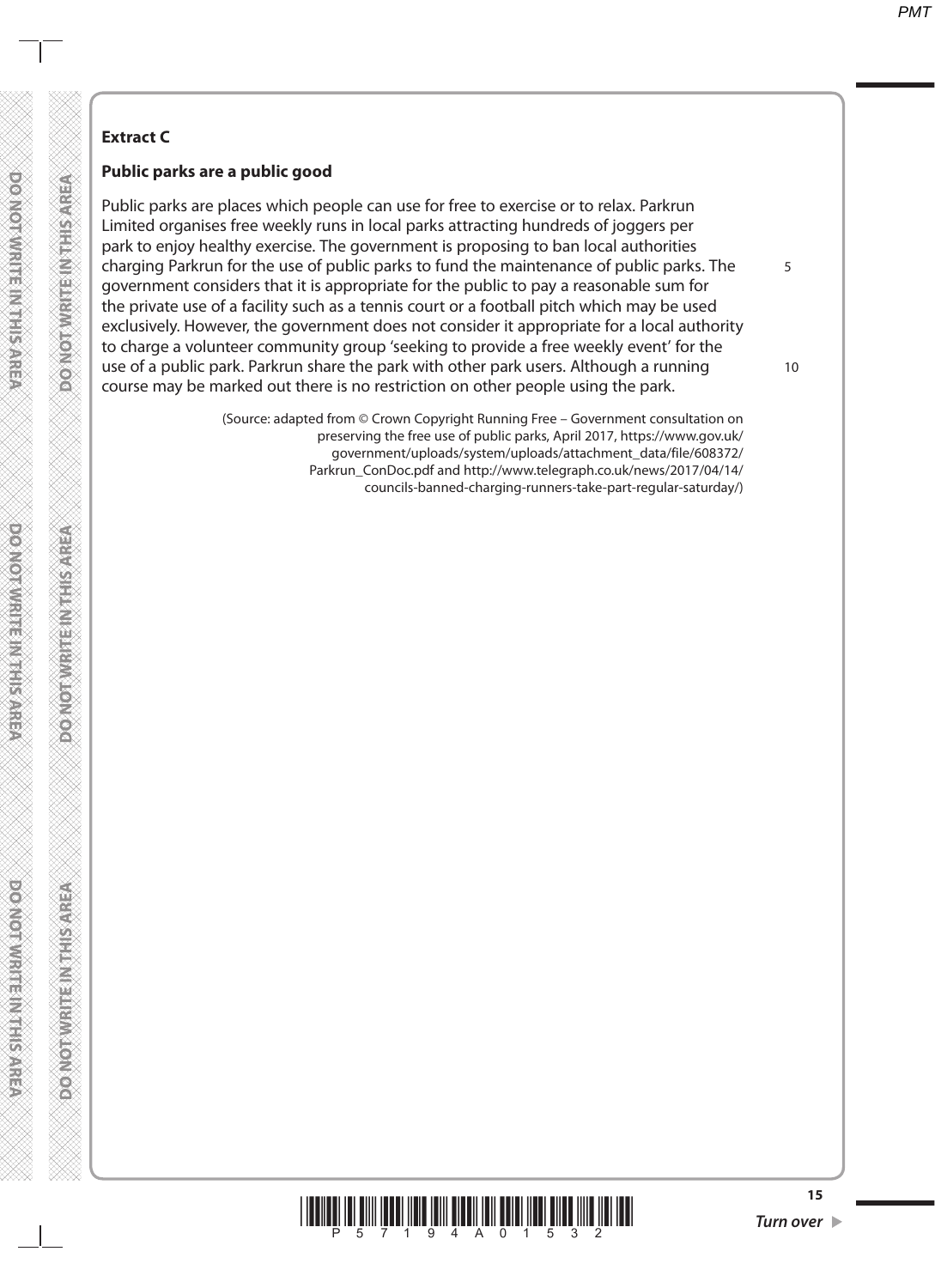**DONOTWRITE IN THIS AREA** 

**DOOKOVINEINTHATHIS AREA** 

**PONOTWRITE INTHISTREA** 

**DONOTWRITEINTHSAREA** 

| 6         |               | (a) With reference to Extract A and Figure 2, explain how the health care market in<br>the UK illustrates the economic problem.                                                                             |      |
|-----------|---------------|-------------------------------------------------------------------------------------------------------------------------------------------------------------------------------------------------------------|------|
|           |               |                                                                                                                                                                                                             | (5)  |
|           |               | (b) Explain how 'asymmetric information' (Extract B, line 30) can lead to market failure<br>in health provision.                                                                                            |      |
|           |               |                                                                                                                                                                                                             | (6)  |
|           |               | (c) 'Public parks are a public good' (Extract C, line 1). Assess this statement.                                                                                                                            |      |
|           |               |                                                                                                                                                                                                             | (10) |
|           |               | (d) Calculate the annual revenue raised by charging £12 per GP visit. Assume there<br>will be 450 million GP visits per year and 90% of these will not be charged. You are<br>advised to show your working. |      |
|           |               |                                                                                                                                                                                                             | (4)  |
|           |               | (e) Discuss likely reasons why the prices of treatments in private sector hospitals are<br>increasing. Draw a supply and demand diagram to support your answer.                                             | (15) |
|           | <b>EITHER</b> |                                                                                                                                                                                                             |      |
|           |               |                                                                                                                                                                                                             |      |
|           |               | (f) Evaluate possible ways the government could intervene to reduce the excess<br>demand for state-funded health care.                                                                                      |      |
|           |               |                                                                                                                                                                                                             | (20) |
|           |               |                                                                                                                                                                                                             |      |
| <b>OR</b> |               |                                                                                                                                                                                                             |      |
|           |               | (q) Evaluate the possible disadvantages of a free market approach to providing<br>health care.                                                                                                              |      |
|           |               |                                                                                                                                                                                                             | (20) |



DOMOTOWARE IN THE IS AREA

\*P57194A01632\* **<sup>16</sup>**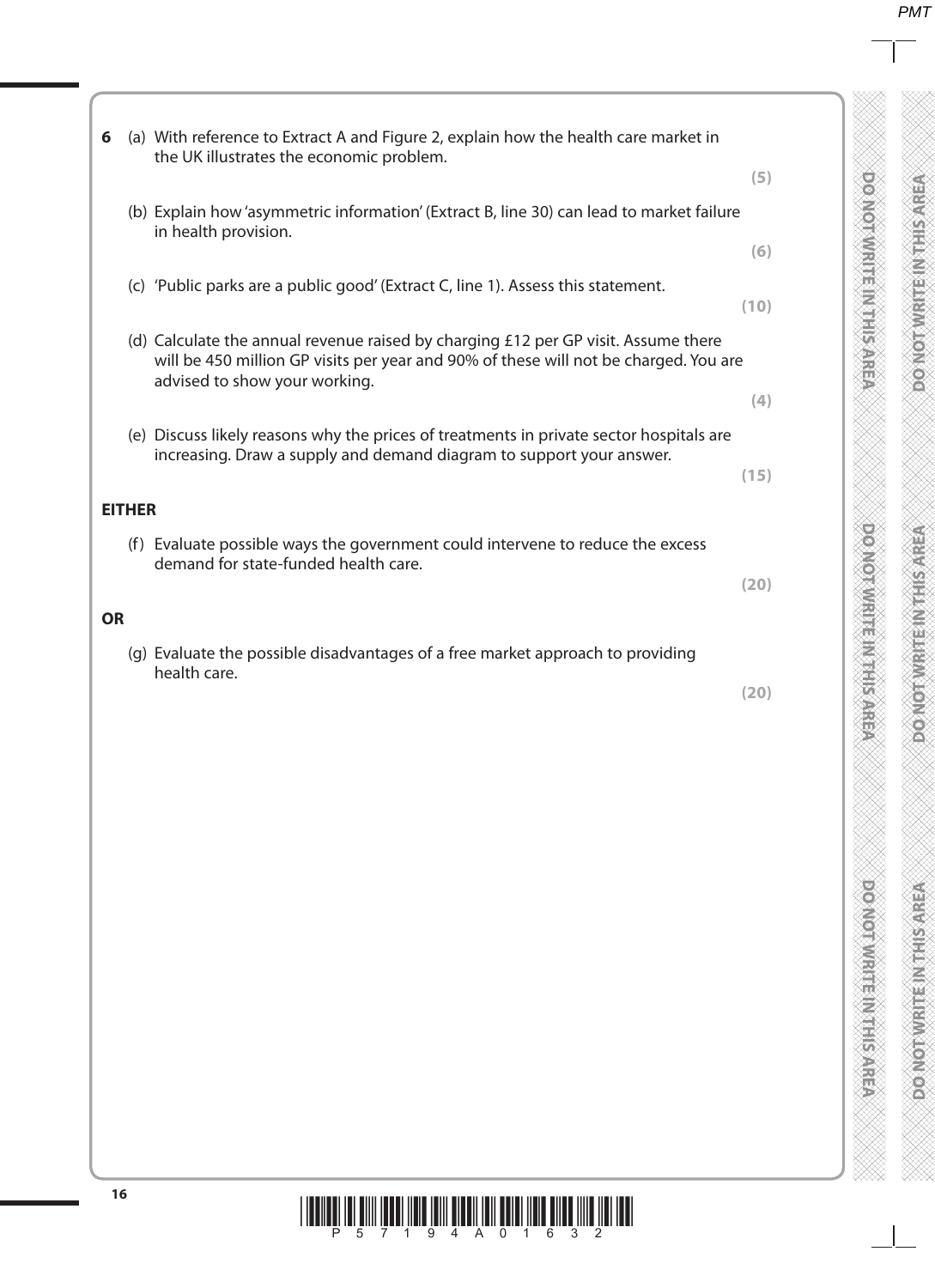| the UK illustrates the economic problem. | (5) |
|------------------------------------------|-----|
|                                          |     |
|                                          |     |
|                                          |     |
|                                          |     |
|                                          |     |
|                                          |     |
|                                          |     |
|                                          |     |
|                                          |     |
|                                          |     |
|                                          |     |
|                                          |     |
|                                          |     |
|                                          |     |
|                                          |     |
|                                          |     |
|                                          |     |
|                                          |     |
|                                          |     |
|                                          |     |
|                                          |     |
|                                          |     |
|                                          |     |
|                                          |     |

DONOTWRITEINGHEAREA

**DO NO WRITEIN ESSERVER** 

**DOOMRITEINTSKRAAR**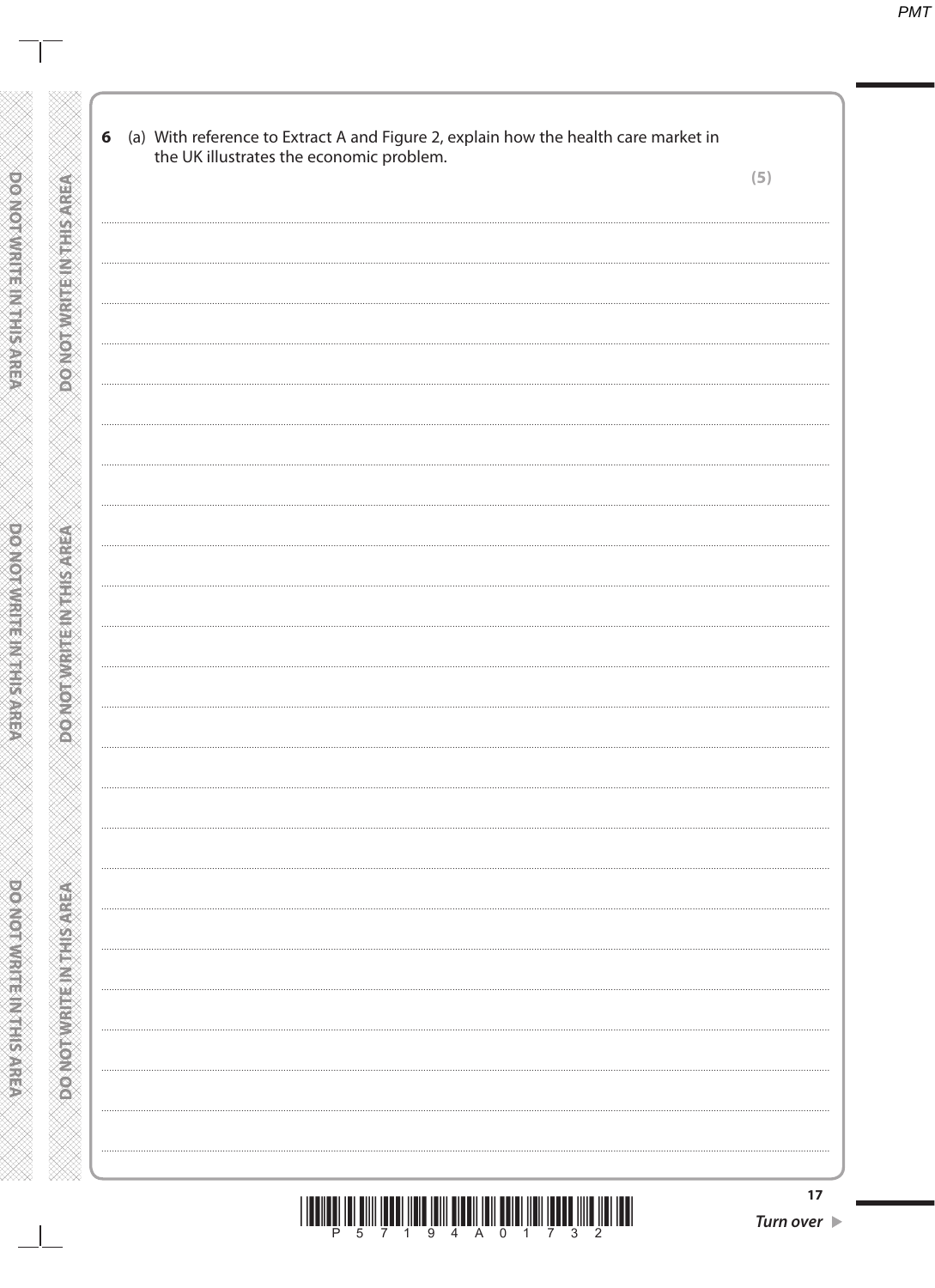| in health provision. | (6) |                                          |
|----------------------|-----|------------------------------------------|
|                      |     |                                          |
|                      |     | <b>NO. NEW PRESSURE</b>                  |
|                      |     |                                          |
|                      |     |                                          |
|                      |     |                                          |
|                      |     |                                          |
|                      |     |                                          |
|                      |     |                                          |
|                      |     |                                          |
|                      |     |                                          |
|                      |     |                                          |
|                      |     |                                          |
|                      |     | <b>CONONDIAN STREE</b>                   |
|                      |     |                                          |
|                      |     |                                          |
|                      |     |                                          |
|                      |     | 美汉                                       |
|                      |     |                                          |
|                      |     |                                          |
|                      |     |                                          |
|                      |     |                                          |
|                      |     |                                          |
|                      |     |                                          |
|                      |     |                                          |
|                      |     |                                          |
|                      |     |                                          |
|                      |     |                                          |
|                      |     |                                          |
|                      |     |                                          |
|                      |     | <b>Pleasure must use that is a state</b> |
|                      |     |                                          |
|                      |     |                                          |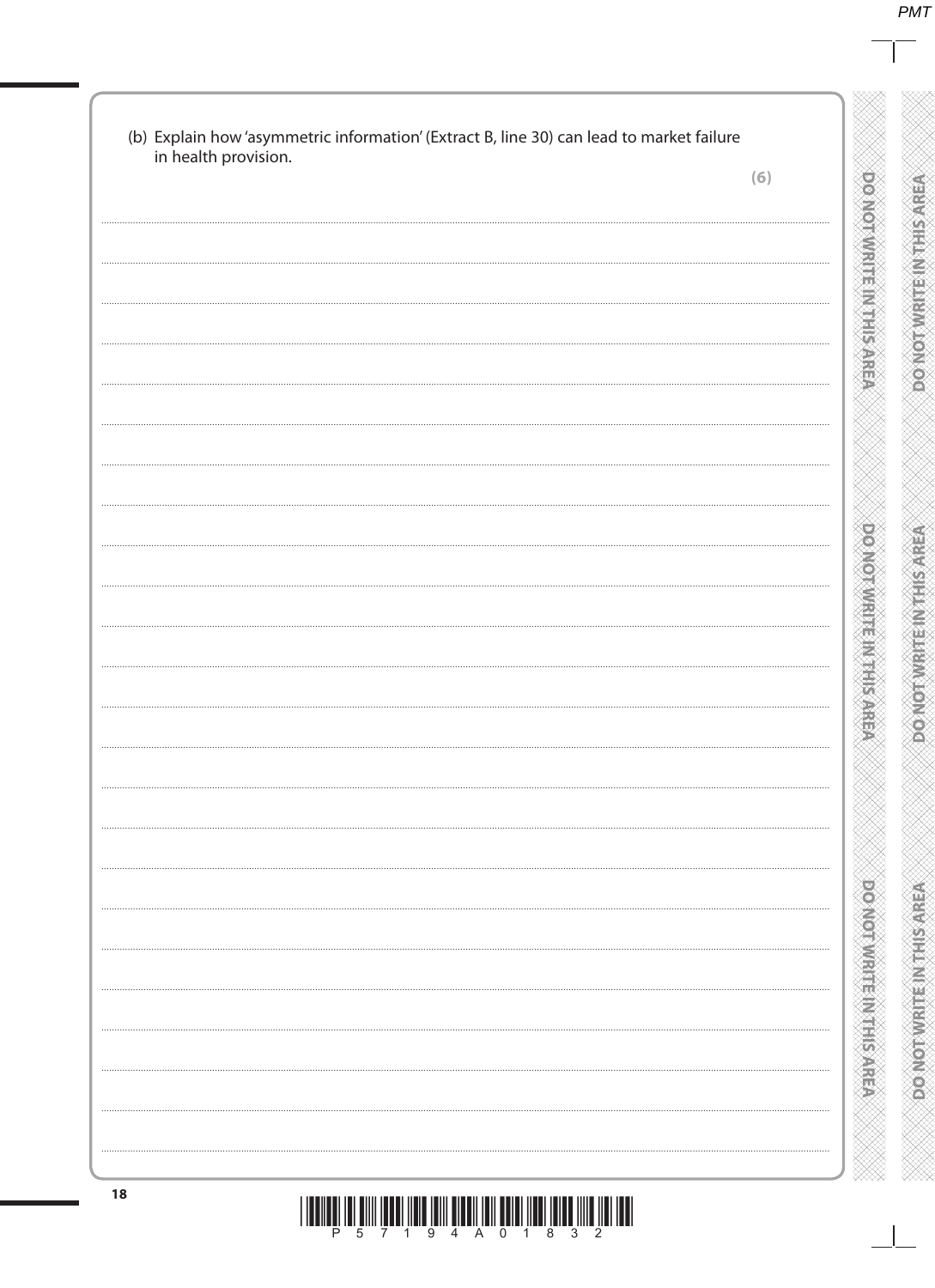| (c) 'Public parks are a public good' (Extract C, line 1). Assess this statement.                                                                                                                                                                                                                                                                                                                                                                              | (10) |
|---------------------------------------------------------------------------------------------------------------------------------------------------------------------------------------------------------------------------------------------------------------------------------------------------------------------------------------------------------------------------------------------------------------------------------------------------------------|------|
|                                                                                                                                                                                                                                                                                                                                                                                                                                                               |      |
|                                                                                                                                                                                                                                                                                                                                                                                                                                                               |      |
|                                                                                                                                                                                                                                                                                                                                                                                                                                                               |      |
|                                                                                                                                                                                                                                                                                                                                                                                                                                                               |      |
|                                                                                                                                                                                                                                                                                                                                                                                                                                                               |      |
|                                                                                                                                                                                                                                                                                                                                                                                                                                                               |      |
|                                                                                                                                                                                                                                                                                                                                                                                                                                                               |      |
|                                                                                                                                                                                                                                                                                                                                                                                                                                                               |      |
|                                                                                                                                                                                                                                                                                                                                                                                                                                                               |      |
|                                                                                                                                                                                                                                                                                                                                                                                                                                                               |      |
|                                                                                                                                                                                                                                                                                                                                                                                                                                                               |      |
|                                                                                                                                                                                                                                                                                                                                                                                                                                                               |      |
|                                                                                                                                                                                                                                                                                                                                                                                                                                                               |      |
|                                                                                                                                                                                                                                                                                                                                                                                                                                                               |      |
|                                                                                                                                                                                                                                                                                                                                                                                                                                                               |      |
|                                                                                                                                                                                                                                                                                                                                                                                                                                                               |      |
|                                                                                                                                                                                                                                                                                                                                                                                                                                                               |      |
|                                                                                                                                                                                                                                                                                                                                                                                                                                                               |      |
|                                                                                                                                                                                                                                                                                                                                                                                                                                                               |      |
|                                                                                                                                                                                                                                                                                                                                                                                                                                                               |      |
|                                                                                                                                                                                                                                                                                                                                                                                                                                                               |      |
|                                                                                                                                                                                                                                                                                                                                                                                                                                                               |      |
|                                                                                                                                                                                                                                                                                                                                                                                                                                                               |      |
|                                                                                                                                                                                                                                                                                                                                                                                                                                                               |      |
|                                                                                                                                                                                                                                                                                                                                                                                                                                                               |      |
|                                                                                                                                                                                                                                                                                                                                                                                                                                                               |      |
|                                                                                                                                                                                                                                                                                                                                                                                                                                                               |      |
|                                                                                                                                                                                                                                                                                                                                                                                                                                                               |      |
|                                                                                                                                                                                                                                                                                                                                                                                                                                                               |      |
| $\begin{array}{c} \text{if} \ \text{if} \ \text{if} \ \text{if} \ \text{if} \ \text{if} \ \text{if} \ \text{if} \ \text{if} \ \text{if} \ \text{if} \ \text{if} \ \text{if} \ \text{if} \ \text{if} \ \text{if} \ \text{if} \ \text{if} \ \text{if} \ \text{if} \ \text{if} \ \text{if} \ \text{if} \ \text{if} \ \text{if} \ \text{if} \ \text{if} \ \text{if} \ \text{if} \ \text{if} \ \text{if} \ \text{if} \ \text{if} \ \text{if} \ \text{if} \ \text{$ |      |

DO NOTWRITE IN THIS AREA

**DOWNWRITEINIANS** 

**DO NOT WEITER MITHS AREA**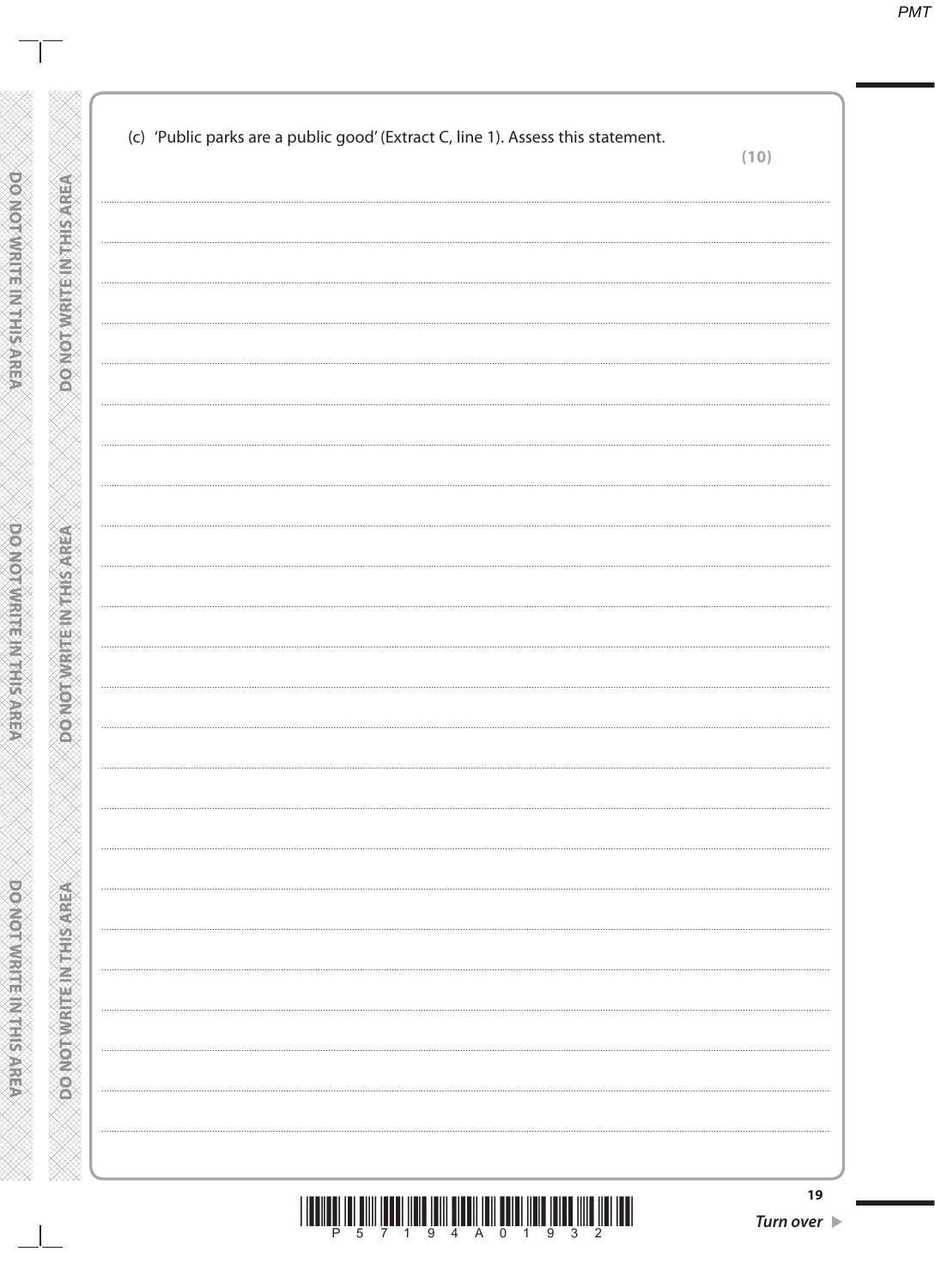| Ĵ              |        |
|----------------|--------|
|                |        |
|                |        |
|                | Ö)     |
|                |        |
|                |        |
|                |        |
| ĥ<br>٦         | ï<br>1 |
|                |        |
|                |        |
| ć              |        |
| ¥<br>ø<br>Ŵ.   |        |
| ť              |        |
| Ď<br>m         |        |
| ۳              |        |
|                |        |
|                |        |
|                |        |
|                |        |
|                |        |
|                |        |
|                |        |
|                |        |
|                |        |
|                | €      |
|                | Ñ<br>4 |
|                |        |
|                |        |
|                |        |
|                |        |
|                |        |
| ÔĴ             | ių,    |
|                |        |
|                |        |
| ×.             |        |
| ÙÁ             |        |
|                |        |
| 7<br>J         |        |
| iy.            |        |
|                |        |
|                |        |
|                |        |
|                |        |
|                |        |
|                |        |
|                |        |
|                |        |
|                |        |
|                |        |
| ڸ              | Š<br>適 |
|                | ρč     |
|                | ý      |
|                | Ì<br>ā |
|                |        |
|                |        |
| Ĥ              |        |
| 薁              | Ě      |
|                | ī      |
|                |        |
| 実<br>$\vec{0}$ |        |
| ¥              |        |
|                |        |
| E)<br>U        |        |
| ä<br>â         |        |
|                |        |
|                |        |
|                |        |

##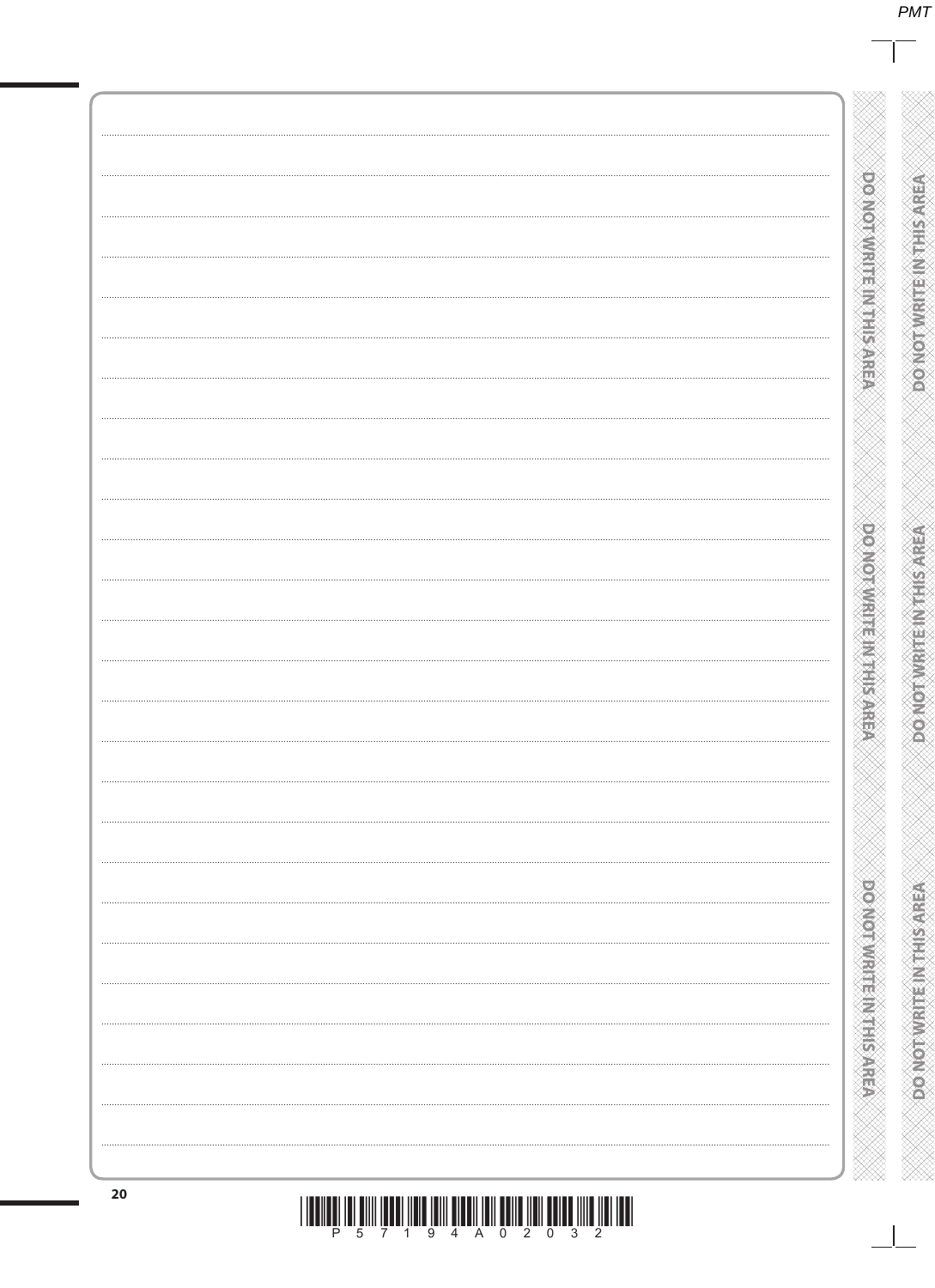| advised to show your working. | (d) Calculate the annual revenue raised by charging £12 per GP visit. Assume there<br>will be 450 million GP visits per year and 90% of these will not be charged. You are |     |
|-------------------------------|----------------------------------------------------------------------------------------------------------------------------------------------------------------------------|-----|
|                               |                                                                                                                                                                            | (4) |
|                               |                                                                                                                                                                            |     |
|                               |                                                                                                                                                                            |     |
|                               |                                                                                                                                                                            |     |
|                               |                                                                                                                                                                            |     |
|                               |                                                                                                                                                                            |     |
|                               |                                                                                                                                                                            |     |
|                               |                                                                                                                                                                            |     |
|                               |                                                                                                                                                                            |     |
|                               |                                                                                                                                                                            |     |
|                               |                                                                                                                                                                            |     |
|                               |                                                                                                                                                                            |     |
|                               |                                                                                                                                                                            |     |
|                               |                                                                                                                                                                            |     |
|                               |                                                                                                                                                                            |     |
|                               |                                                                                                                                                                            |     |
|                               |                                                                                                                                                                            |     |
|                               |                                                                                                                                                                            |     |
|                               |                                                                                                                                                                            |     |
|                               |                                                                                                                                                                            |     |
|                               |                                                                                                                                                                            |     |
|                               |                                                                                                                                                                            |     |
|                               |                                                                                                                                                                            |     |
|                               |                                                                                                                                                                            |     |
|                               |                                                                                                                                                                            |     |
|                               |                                                                                                                                                                            |     |
|                               |                                                                                                                                                                            |     |
|                               | <u> IIII I EEN JITIL JITIL PERITTI JITIL JITIL JITIL JITIL JITIL J</u><br><u>i ili ili ili</u>                                                                             |     |

**DO NOT WRITE IN THIS AREA** 

**DO NO MURITER NEEDS ASSESS** 

powerwarenversitewas

Turn over  $\blacktriangleright$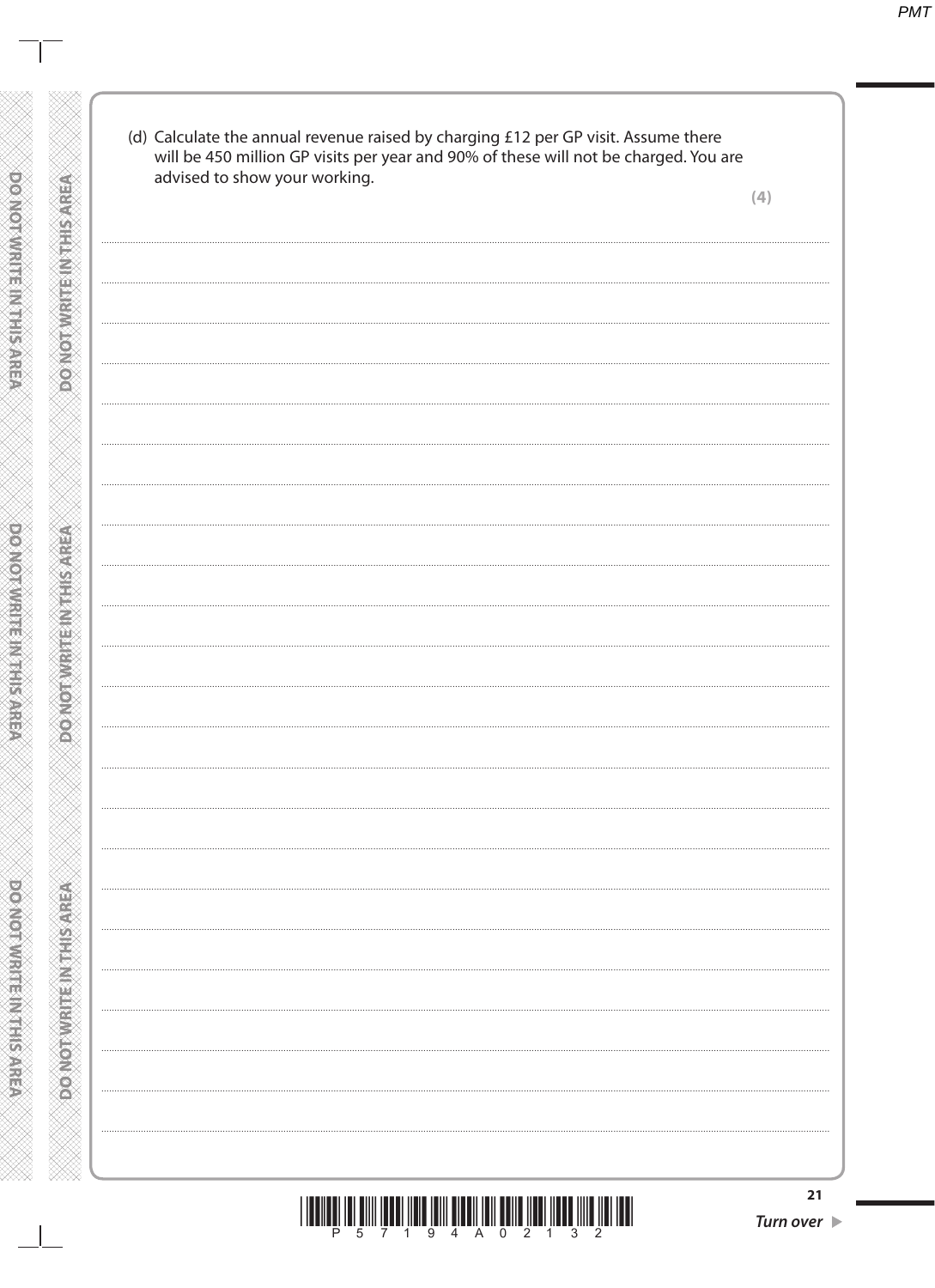| <b>Norwhere</b><br>is an              |
|---------------------------------------|
| <b>CORONAL STATE</b><br>D.            |
| <br><b>DO WORKING THE MAIN SEARCH</b> |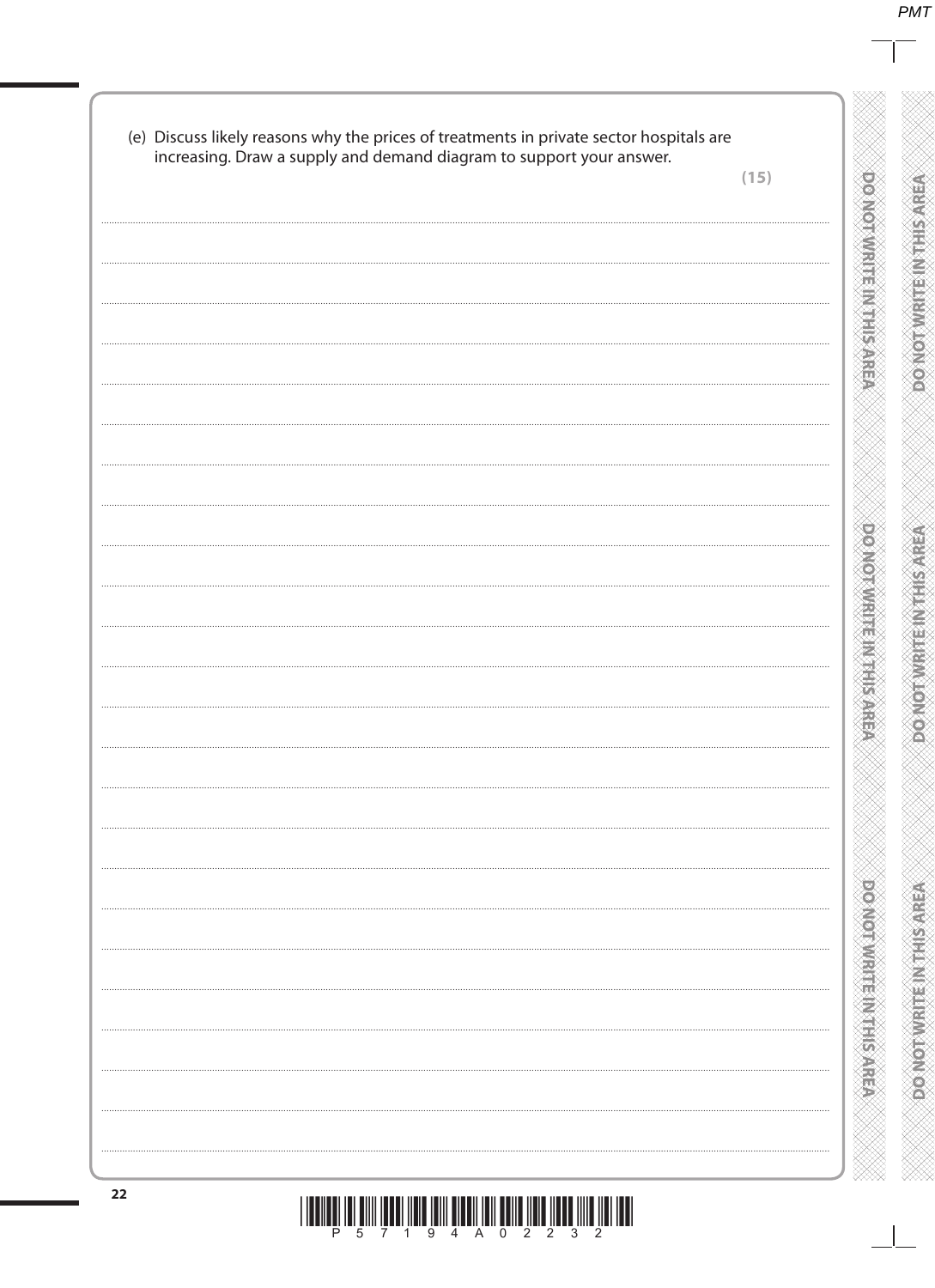| <b>ANGER</b><br>Ŵ<br>ē<br>á<br> |  | <b>DODARD BURGLARY</b> |
|---------------------------------|--|------------------------|
|                                 |  |                        |
|                                 |  |                        |
|                                 |  |                        |
|                                 |  |                        |
|                                 |  |                        |
|                                 |  |                        |
|                                 |  |                        |

 $\mathbb{R}$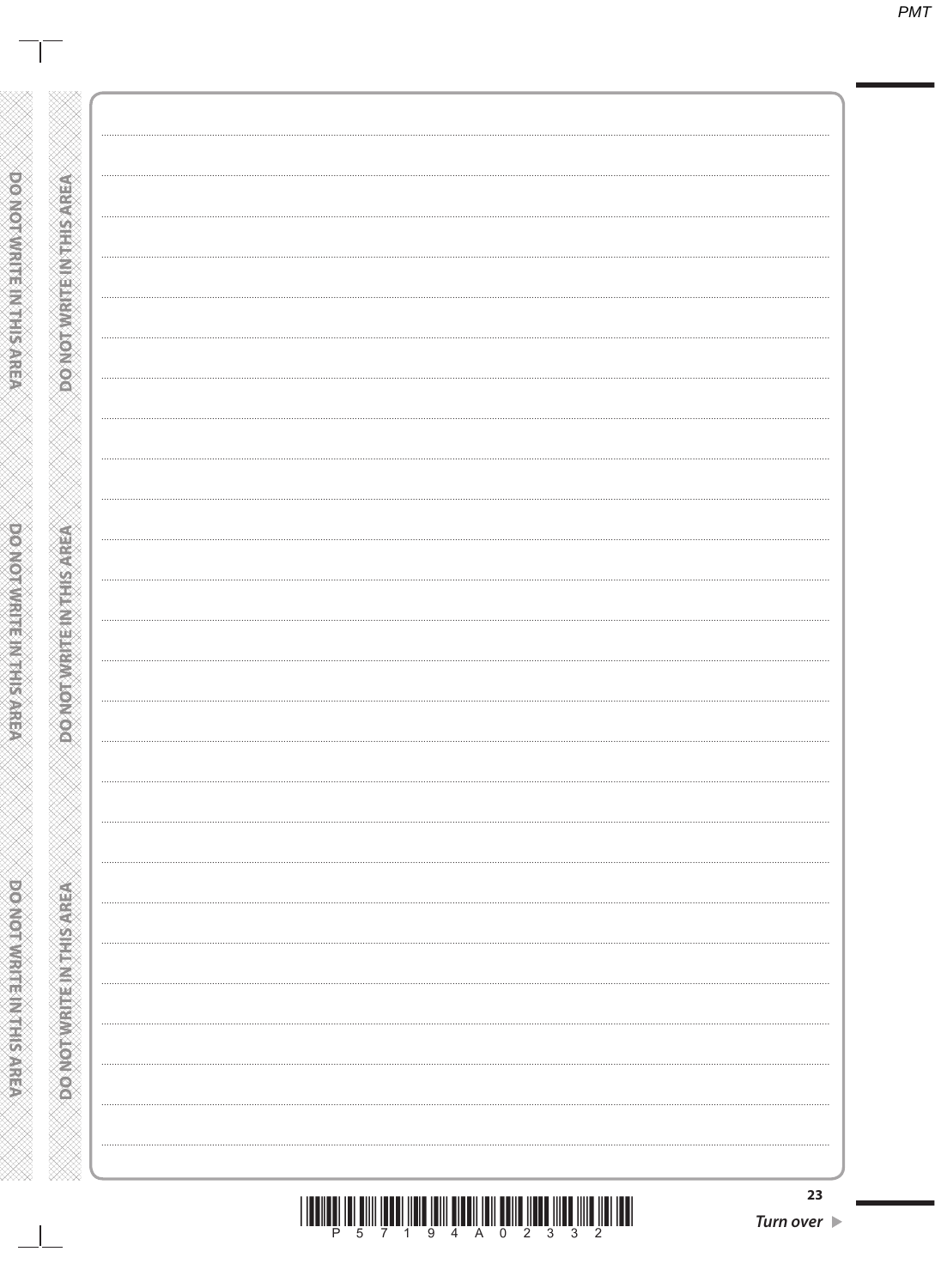| ţ<br>J           | ਵ                     |
|------------------|-----------------------|
|                  | ψī                    |
|                  | o                     |
|                  |                       |
|                  |                       |
|                  | л<br>ţ                |
|                  |                       |
|                  |                       |
|                  |                       |
|                  |                       |
|                  |                       |
| b                |                       |
|                  |                       |
|                  |                       |
|                  |                       |
|                  |                       |
|                  |                       |
| ş                |                       |
|                  |                       |
|                  |                       |
|                  |                       |
|                  |                       |
|                  |                       |
|                  |                       |
|                  |                       |
|                  |                       |
|                  |                       |
|                  |                       |
|                  |                       |
|                  |                       |
|                  |                       |
|                  |                       |
|                  |                       |
|                  |                       |
|                  |                       |
|                  |                       |
|                  |                       |
|                  |                       |
|                  |                       |
|                  |                       |
|                  |                       |
|                  |                       |
|                  |                       |
|                  |                       |
|                  |                       |
|                  |                       |
|                  |                       |
|                  |                       |
|                  |                       |
| I<br>1           |                       |
|                  |                       |
|                  |                       |
|                  |                       |
|                  |                       |
|                  |                       |
|                  |                       |
|                  |                       |
|                  |                       |
|                  |                       |
|                  |                       |
| ı<br>d           |                       |
|                  |                       |
|                  |                       |
|                  |                       |
|                  |                       |
|                  |                       |
|                  |                       |
|                  |                       |
|                  |                       |
|                  |                       |
|                  |                       |
|                  |                       |
|                  | k                     |
|                  |                       |
|                  |                       |
|                  |                       |
|                  |                       |
| Ŏ                | Š                     |
|                  | ĹŨ                    |
| Ď<br>ć           |                       |
| Ź                | ØĆ.                   |
|                  | a<br>k                |
|                  | i.<br>ŋ<br>ł<br>ć     |
| ÷                | ×<br>ù                |
| 2<br>×           | ś<br>é<br>É<br>ś<br>ă |
| ×<br>×           |                       |
| ¥<br>ķ<br>Ļ<br>J | i.                    |
| Ã                | ĕ<br>ł                |
|                  | Š<br>à<br>ś           |
| Ø<br>€<br>×      | M                     |
|                  | į<br>۱                |
|                  | ä                     |
| Ű.               |                       |
|                  |                       |
| ₩<br>ě           |                       |
| ¥                |                       |
| خذ               |                       |
| Ø<br>'n          |                       |
| á                |                       |
|                  |                       |
| e<br>E           | ţ                     |
|                  |                       |
| Ţ                | ť                     |
|                  |                       |
|                  |                       |



| ٠ |  |
|---|--|
|   |  |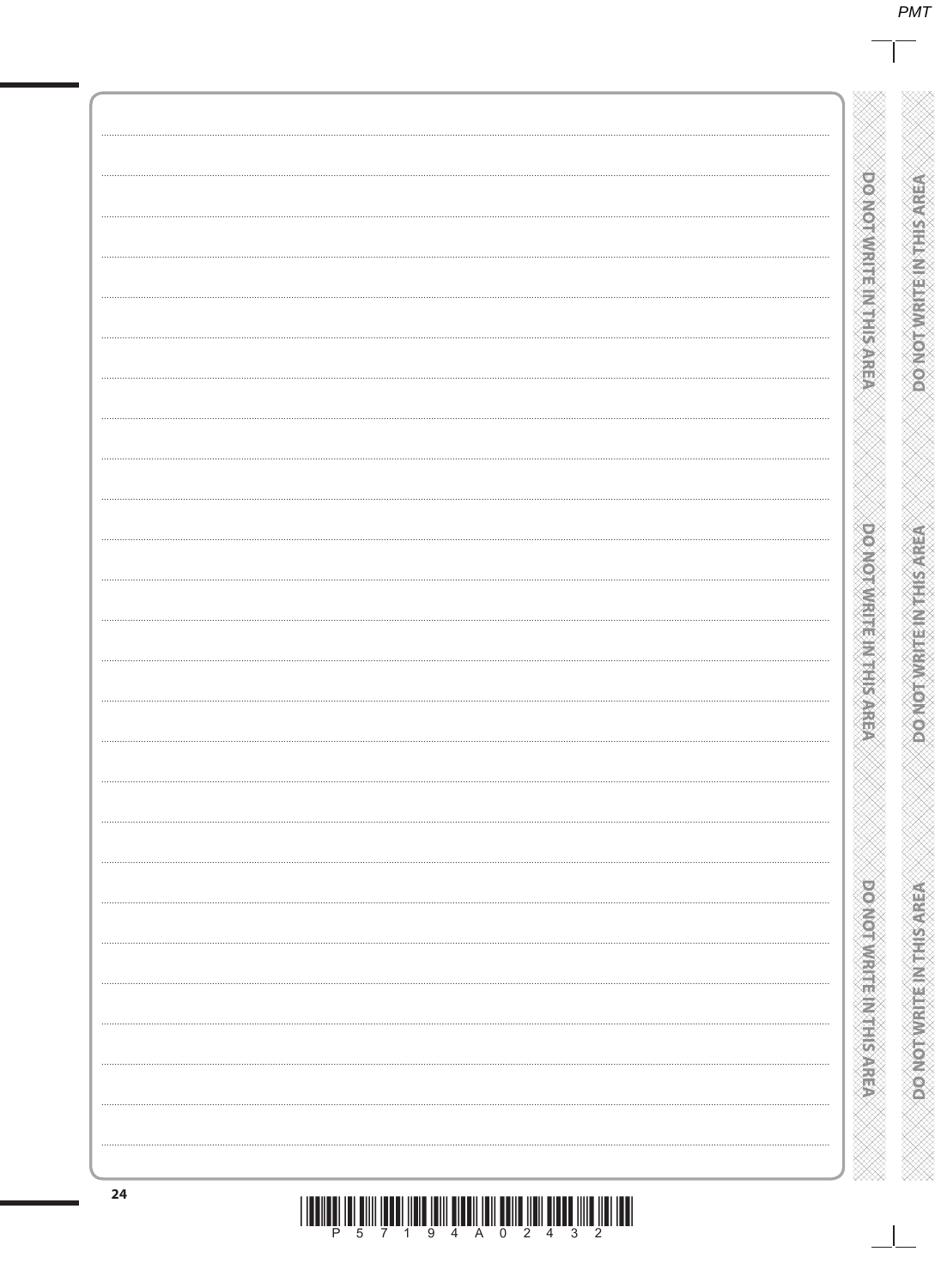| Ś        | <b>ANGER SE</b><br>m<br>Maria<br>Ō |
|----------|------------------------------------|
| <br><br> |                                    |
|          |                                    |
|          |                                    |

 $\mathbb{R}$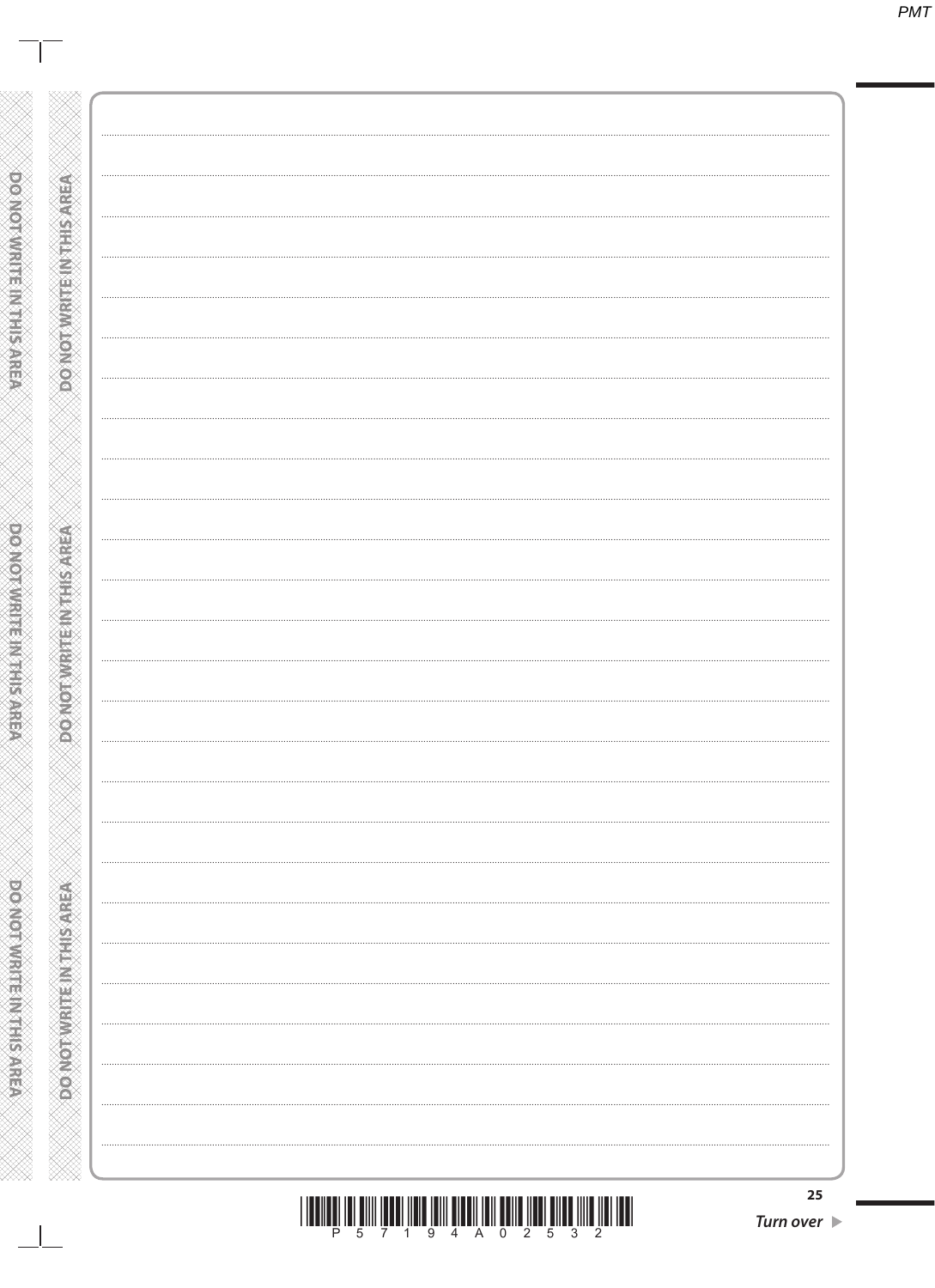| <b>EITHER</b>                                                                                                          |                                    |        |
|------------------------------------------------------------------------------------------------------------------------|------------------------------------|--------|
| (f) Evaluate possible ways the government could intervene to reduce the excess<br>demand for state-funded health care. |                                    |        |
| (20)<br><b>OR</b>                                                                                                      |                                    |        |
| (g) Evaluate the possible disadvantages of a free market approach to providing                                         |                                    |        |
| health care.<br>(20)                                                                                                   |                                    |        |
| Indicate which question you are answering by marking a cross in the box $\boxtimes$ . If you change your               |                                    |        |
| mind, put a line through the box $\boxtimes$ and then indicate your new question with a cross $\boxtimes$ .            |                                    |        |
| Chosen question number: <b>Question 6(f)</b> $\boxtimes$<br>Question $6(g)$                                            |                                    |        |
| Write your answer here:                                                                                                |                                    |        |
|                                                                                                                        |                                    |        |
|                                                                                                                        |                                    |        |
|                                                                                                                        | <b>NO.NURRANE</b>                  |        |
|                                                                                                                        |                                    |        |
|                                                                                                                        |                                    |        |
|                                                                                                                        |                                    |        |
|                                                                                                                        |                                    |        |
|                                                                                                                        |                                    |        |
|                                                                                                                        |                                    |        |
|                                                                                                                        |                                    |        |
|                                                                                                                        |                                    |        |
|                                                                                                                        |                                    | SAARE) |
|                                                                                                                        |                                    |        |
|                                                                                                                        |                                    |        |
|                                                                                                                        | <b>More Williams Control State</b> |        |
|                                                                                                                        |                                    |        |
|                                                                                                                        |                                    |        |
|                                                                                                                        |                                    |        |
|                                                                                                                        |                                    |        |
|                                                                                                                        |                                    |        |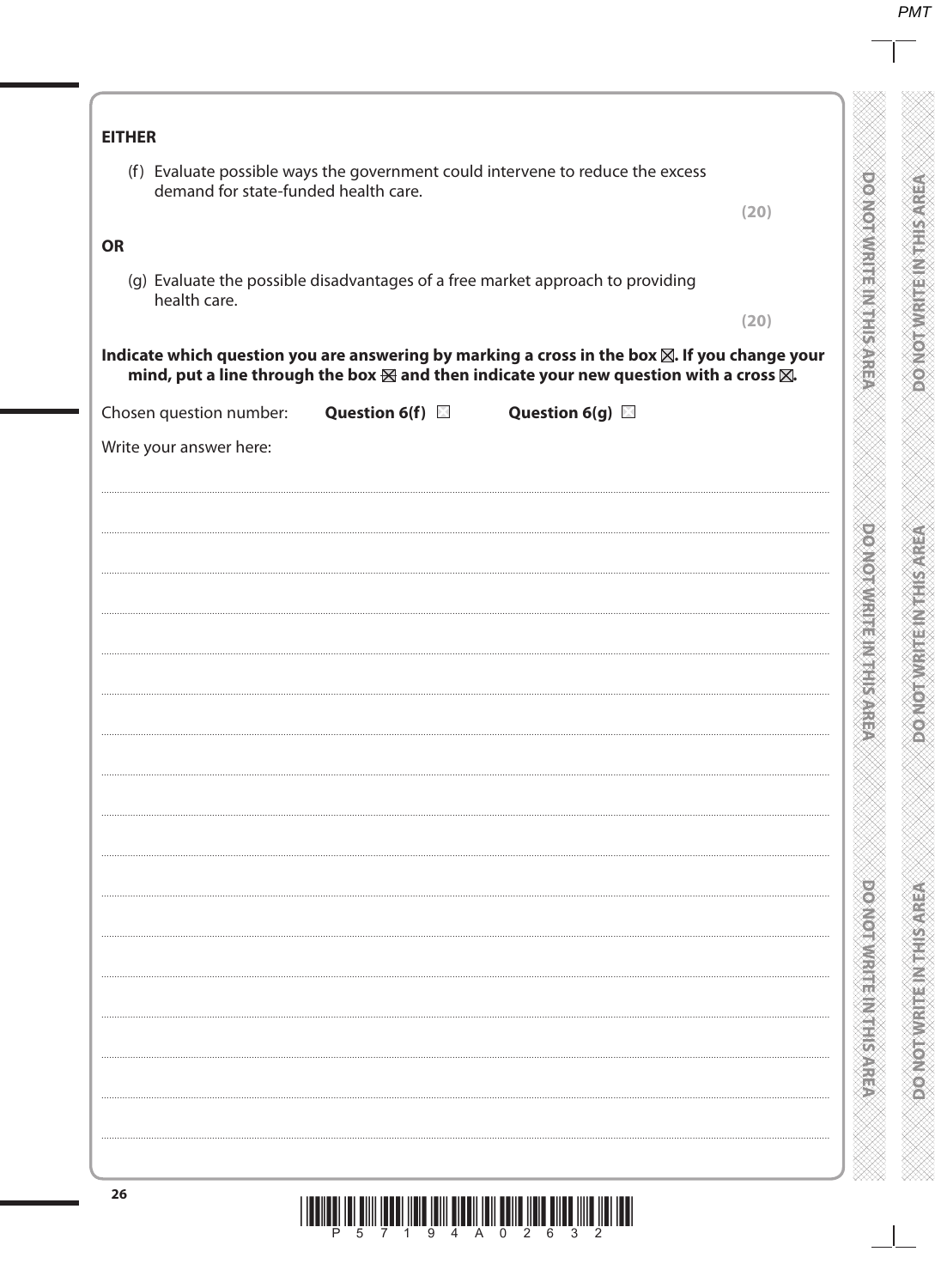| Œ,<br><br><br>É<br><br><br> | <b>PONONNIAN TEL</b><br><b>NAGE START</b> | <b>NOMAN RIVER</b> | <b>Norwissing Marisons</b> |
|-----------------------------|-------------------------------------------|--------------------|----------------------------|
|                             |                                           |                    |                            |
|                             |                                           |                    |                            |
|                             |                                           |                    |                            |
|                             |                                           |                    |                            |
|                             |                                           |                    |                            |

a ka

 $\Box$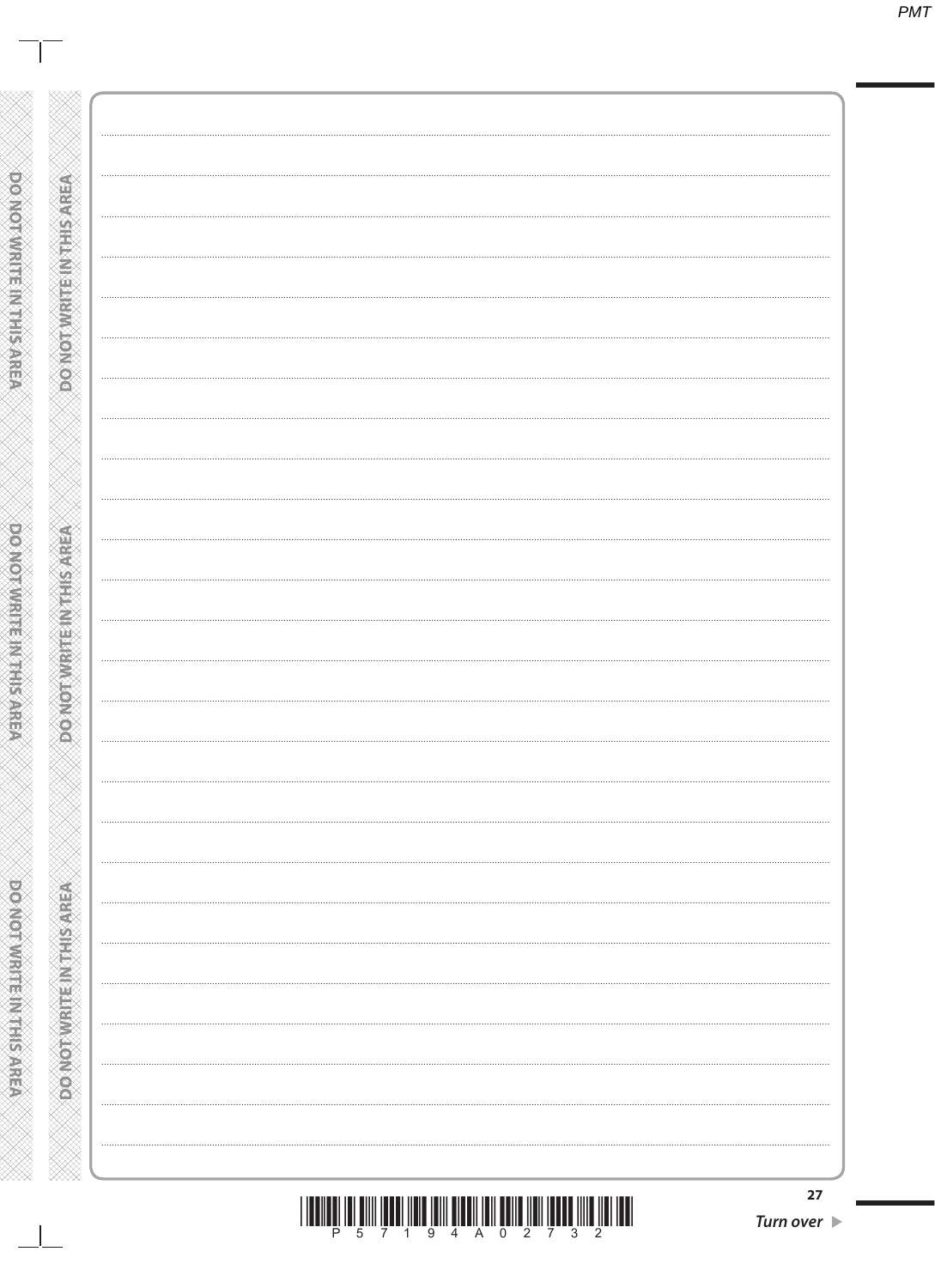|   | Õ<br>ť   | €<br>凾      |
|---|----------|-------------|
|   |          | o<br>ù      |
|   |          |             |
|   |          | Λ           |
|   |          |             |
|   |          |             |
|   |          |             |
|   | bñ       | Ŭ,<br>1     |
|   | ğ        |             |
|   |          |             |
|   |          |             |
|   | ij<br>'n |             |
|   |          |             |
|   | Ť        |             |
|   | m<br>۳   | č           |
|   |          |             |
|   |          |             |
|   |          |             |
|   |          |             |
|   |          |             |
|   |          |             |
|   |          |             |
|   |          |             |
|   |          |             |
|   |          | Š           |
|   | J        | ₩<br>m      |
|   |          | œ<br>ø      |
|   |          |             |
|   |          | €<br>Í<br>ì |
|   |          |             |
|   |          |             |
|   |          |             |
|   |          | n           |
|   |          |             |
|   |          |             |
|   |          |             |
|   |          |             |
|   |          |             |
|   | Гŋ       | C<br>Ĵ      |
|   | ï<br>×   | ĭ           |
|   |          |             |
|   |          |             |
| . |          |             |
|   |          |             |
|   |          |             |
|   |          |             |
|   |          |             |
|   |          |             |
|   |          |             |
|   | ţ<br>Ì   | ź<br>ì      |
|   |          | à<br>ĹŨ     |
|   |          | č           |
|   |          | ý           |
|   |          |             |
|   |          |             |
|   | Ĭ        |             |
|   | Ì<br>€   |             |
|   | 耍        | ı           |
|   | ĭ        |             |
|   | ≚        |             |
|   | 寠        |             |
|   |          |             |
|   |          |             |
|   |          |             |
|   |          |             |
|   |          |             |
|   |          |             |
|   |          |             |

|  |  |  |  | <u> ITEITET I EIN TEILIN EIN SEIT TEILIN EIN SEIT TEILIN I EIN SEIT TEILEN I EIN SEIT T</u> |  |  |
|--|--|--|--|---------------------------------------------------------------------------------------------|--|--|
|  |  |  |  | P 5 7 1 9 4 A 0 2 8 3 2                                                                     |  |  |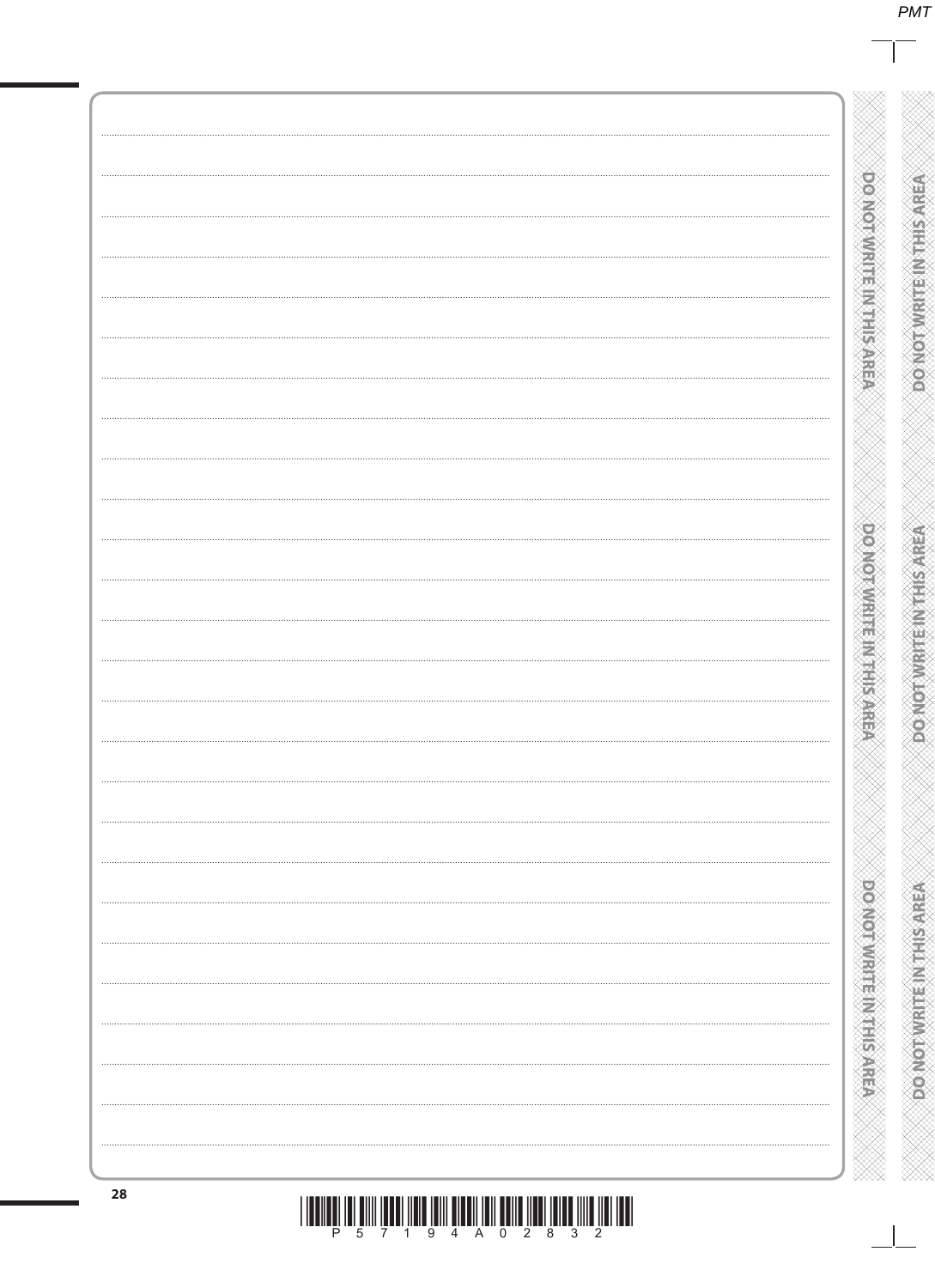|              | $\frac{2}{3}$<br><b>Manazi</b> | HSABA<br><b>CONSTRUCTION</b> |
|--------------|--------------------------------|------------------------------|
| <br><br><br> |                                |                              |
|              |                                |                              |
|              |                                |                              |

 $\sim 1$ 

 $\Box$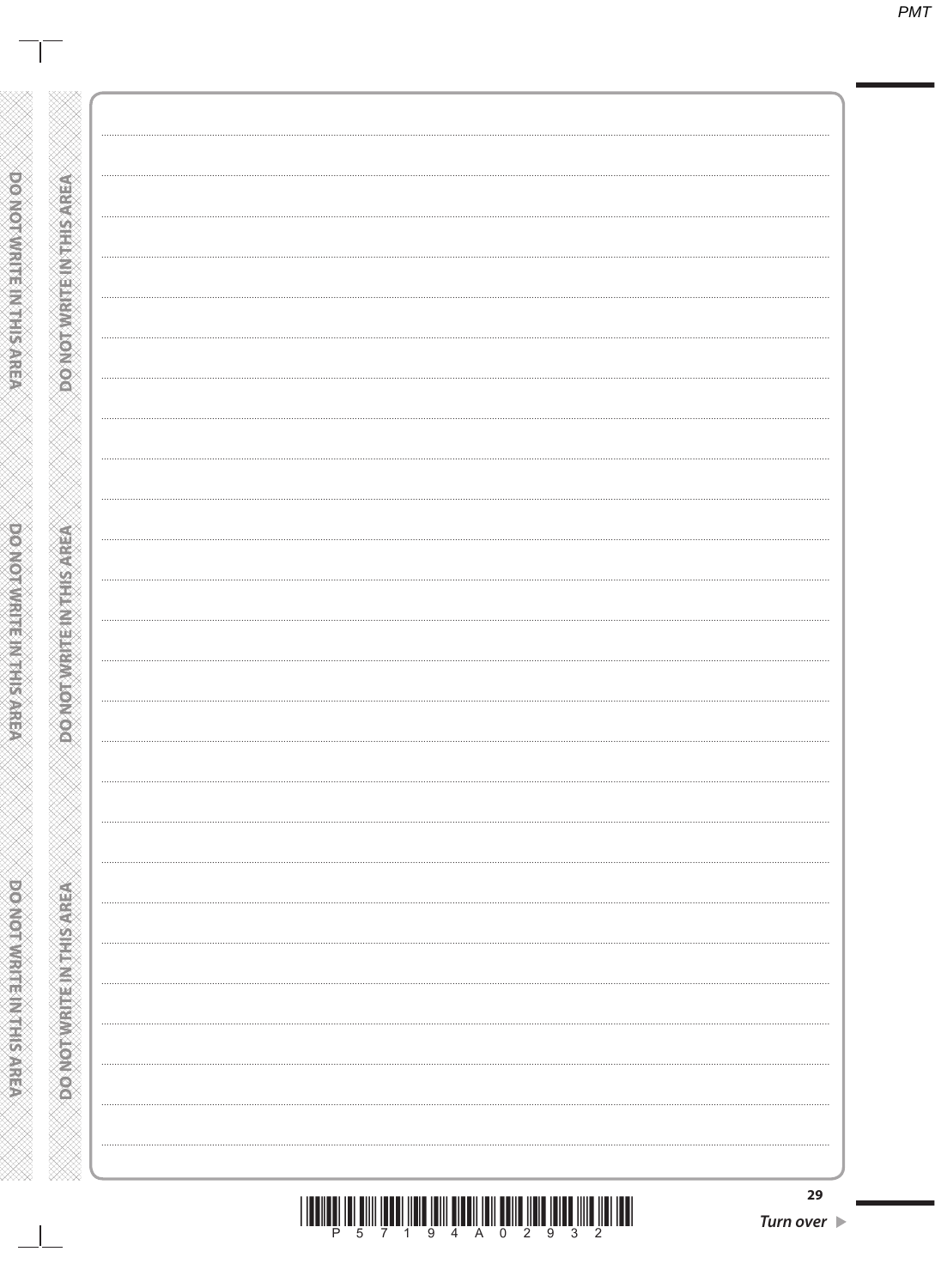|   | O             | É      |
|---|---------------|--------|
|   |               |        |
|   |               | ñč     |
|   |               | ğ      |
|   |               |        |
|   |               | Ŭ.     |
|   |               | ì      |
|   |               |        |
|   |               | ł      |
|   |               |        |
|   |               |        |
|   | Гŋ            | řΰ     |
|   |               |        |
|   |               |        |
|   |               |        |
|   | ₩             |        |
|   | 釜             |        |
|   | Ŵ             |        |
|   |               |        |
|   | J.            |        |
|   | Ħ             |        |
|   | ГI.           |        |
|   | P             |        |
|   |               |        |
|   |               |        |
|   |               |        |
|   |               |        |
|   |               |        |
|   |               |        |
|   |               |        |
|   |               |        |
|   |               |        |
|   |               |        |
|   |               |        |
|   |               |        |
|   |               |        |
|   |               |        |
|   |               |        |
|   |               | ۲      |
|   |               | ĹП     |
|   |               | ż      |
|   |               |        |
|   |               |        |
|   |               | ¢<br>ä |
|   |               |        |
|   |               |        |
|   |               |        |
|   |               |        |
|   |               |        |
|   | ĥЙ            | m      |
|   |               |        |
|   |               |        |
|   |               |        |
|   |               |        |
|   | ī.            |        |
|   |               |        |
|   | 'n            |        |
|   |               |        |
|   |               |        |
|   | Ū             | O      |
|   | ă             |        |
|   |               | ĭ      |
|   |               |        |
|   |               |        |
|   |               |        |
| . |               |        |
|   |               |        |
|   |               |        |
|   |               |        |
|   |               |        |
|   |               |        |
|   |               |        |
|   |               |        |
|   |               |        |
|   |               |        |
|   |               |        |
|   |               |        |
|   | Ò             |        |
|   |               |        |
|   | $\frac{1}{2}$ |        |
|   |               | 籆      |
|   | ¥             |        |
|   | اپ            | ò.     |
|   | Š             |        |
|   | é             | ĺ      |
|   |               |        |
|   |               | ₩      |
|   |               |        |
|   |               | ýΫ     |
|   |               | ₩      |
|   |               |        |
|   |               |        |
|   |               |        |
|   |               |        |
|   |               |        |
|   |               |        |
|   | S. Little     |        |
|   |               |        |
|   |               |        |
|   |               |        |
|   |               |        |
|   | Ť             |        |
|   |               |        |
|   |               |        |
|   |               |        |
|   |               |        |

| <u> III AN DI AN TIN NG KATILIK NG KATILIK NG KATILIK NG KATILIk NG KATILIk NG KATILIk NG KATILIk NG KATILIk NG K</u> |  |                         |  |  |  |  |  |
|-----------------------------------------------------------------------------------------------------------------------|--|-------------------------|--|--|--|--|--|
|                                                                                                                       |  | P 5 7 1 9 4 A 0 3 0 3 2 |  |  |  |  |  |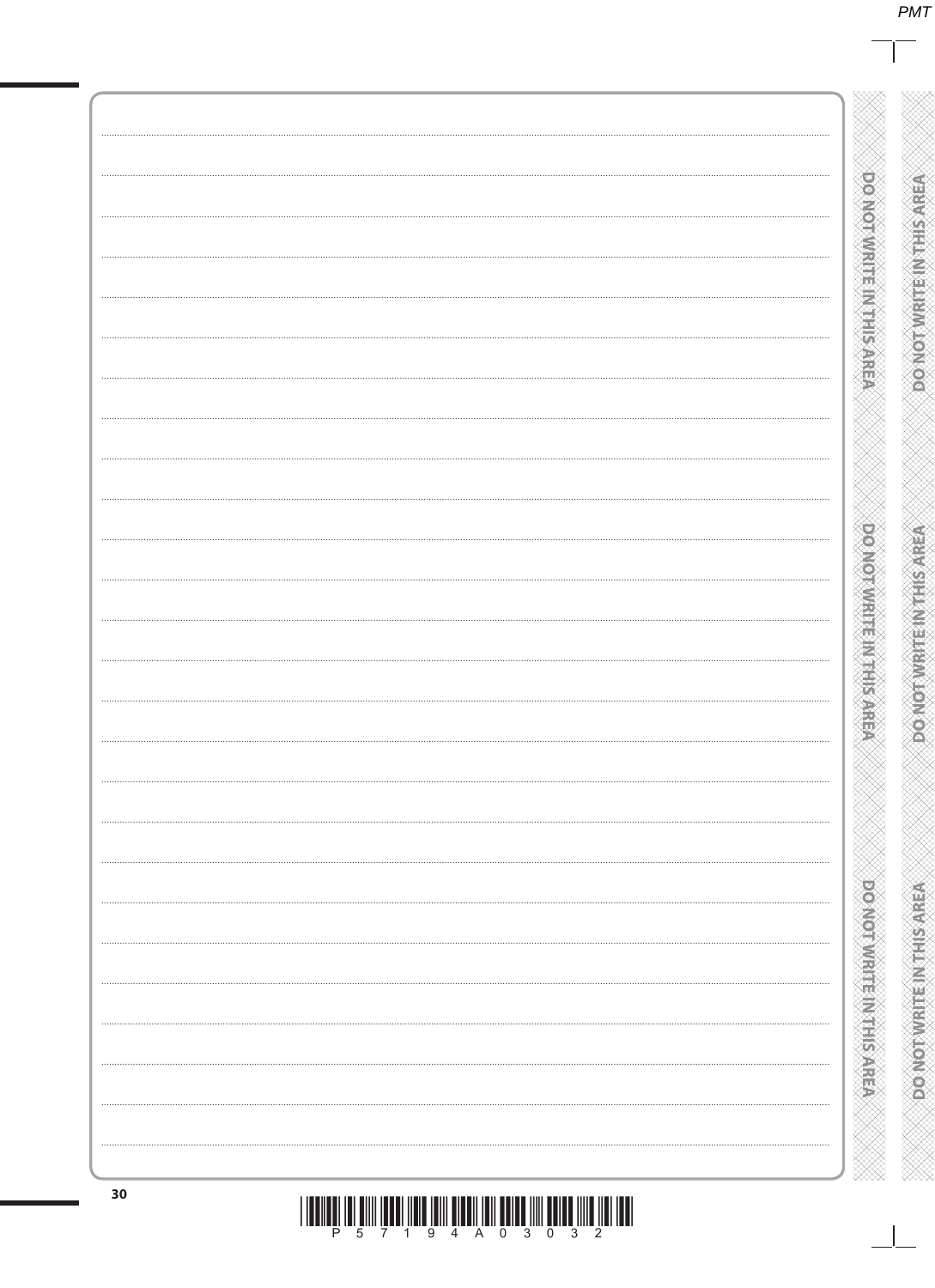|         | (Total for Question 6 = 60 marks) |
|---------|-----------------------------------|
| Ø<br>û  |                                   |
| is<br>S |                                   |